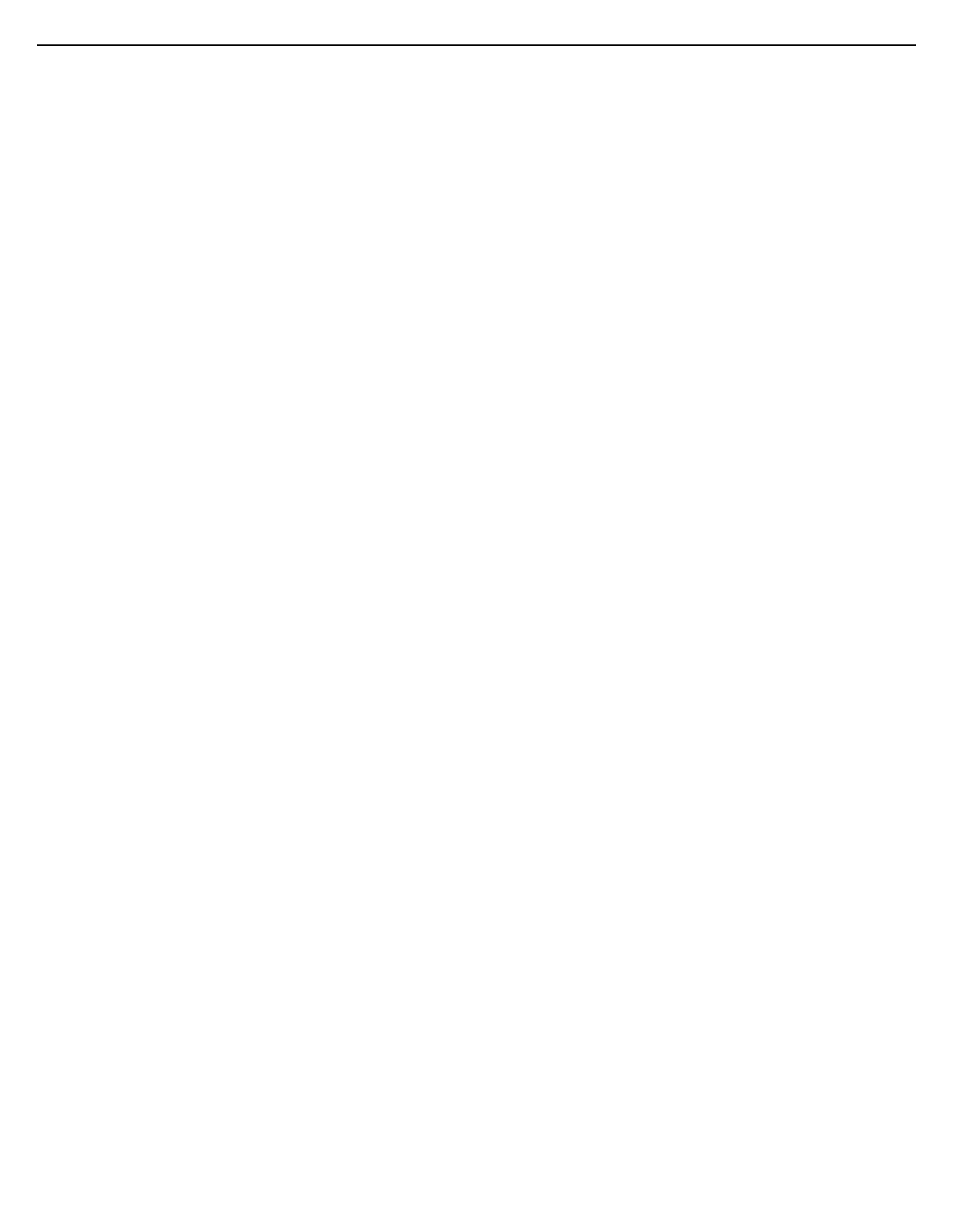## **EXPLANATORY NOTE**

This Amendment No.1 (the "Amendment No.1") to the Annual Report on Form 10-K of FinServ Acquisition Corp. II (the "Company") for the period ended December 31, 2021, originally filed with the Securities and Exchange Commission on March 29, 2022, is being filed solely to correct a typographical error with the issue date of the report provided by the Company's independent auditor WithumSmith+Brown, PC. Pursuant to Rule 12b-15 promulgated under the Securities Exchange Act of 1934, as amended, we have repeated the entire text of Item 8 of the Form 10-K in this Amendment No. 1. However, there have been no changes to the text of such item other than the change in the date of the auditor's report.

In addition, the Company is including in this Amendment No. 1 currently dated certifications from its Chief Executive Officer and Chief Financial Officer as required by Sections 302 and 906 of the Sarbanes-Oxley Act of 2002 as Exhibits 31.1 and 31.2 and Exhibits 32.1 and 32.2, respectively.

Except as expressly set forth above, this Amendment No. 1 speaks as of the original filing date of the Form 10-K, and does not reflect events that may have occurred subsequent to that date, nor does it modify or update in any way disclosure made in the original Form 10-K.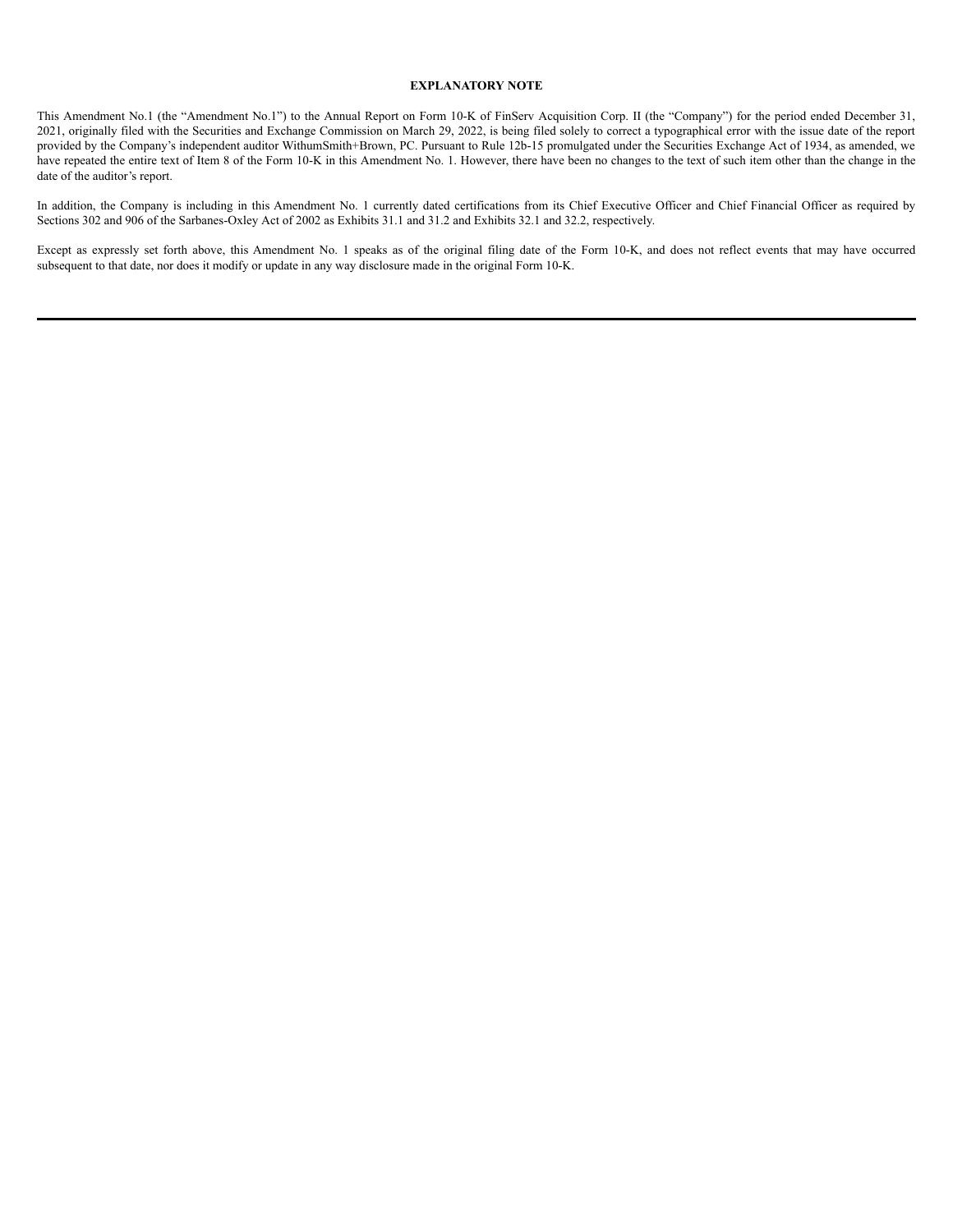# **TABLE OF CONTENTS**

|            |                                                    | <b>PAGE</b> |
|------------|----------------------------------------------------|-------------|
| Item 8.    | <b>Financial Statements and Supplementary Data</b> |             |
| Item 15.   | <b>Exhibit and Financial Statement Schedules</b>   |             |
| Item $16.$ | Form 10-K Summary                                  |             |
|            |                                                    |             |

i and the contract of the contract of the contract of the contract of the contract of the contract of the contract of the contract of the contract of the contract of the contract of the contract of the contract of the cont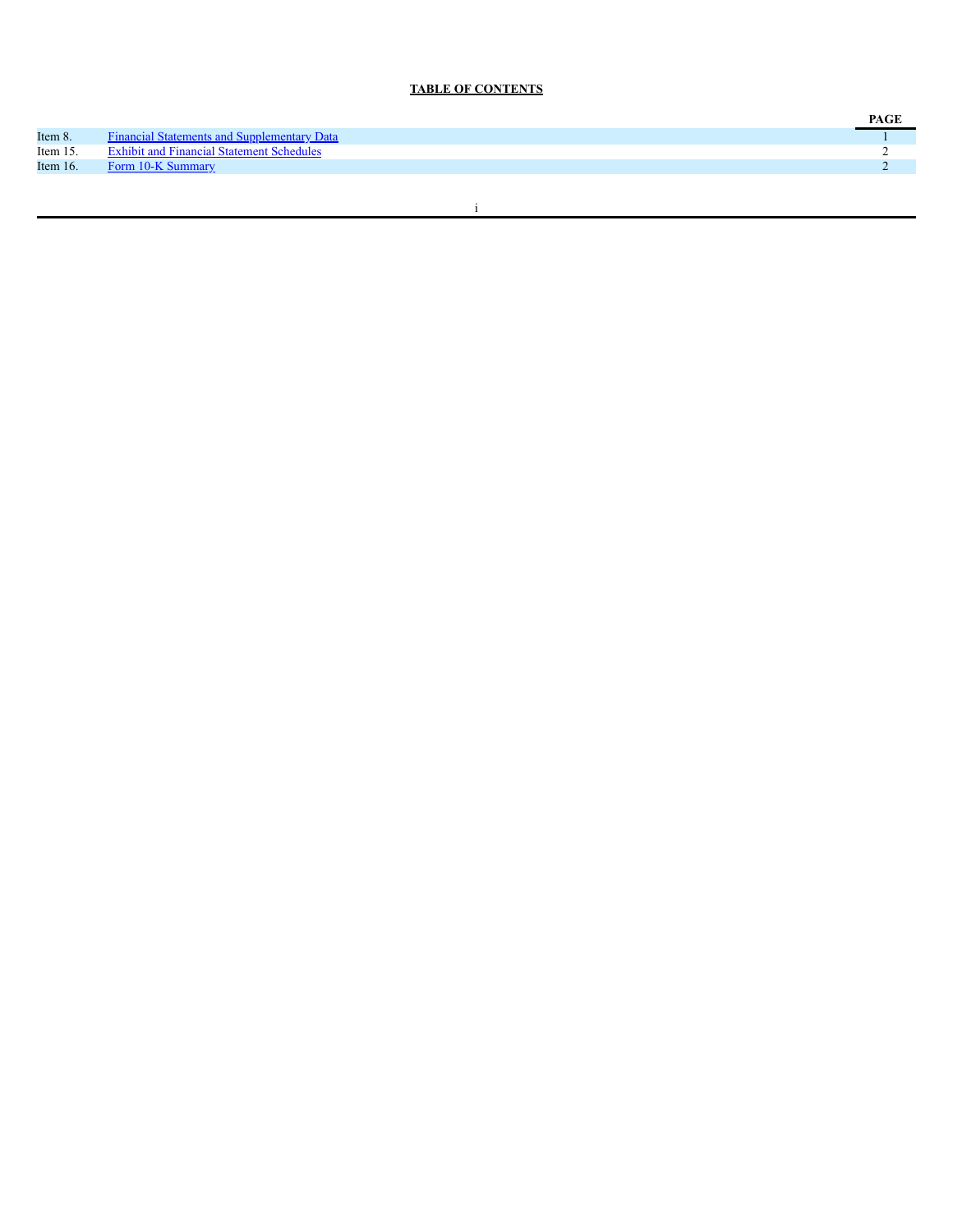# **PART II**

# <span id="page-4-0"></span>**Item 8. Financial Statements and Supplementary Data.**

This information appears following Item 16 of this Amendment No.1 to the Annual Report on Form 10-K and is included herein by reference.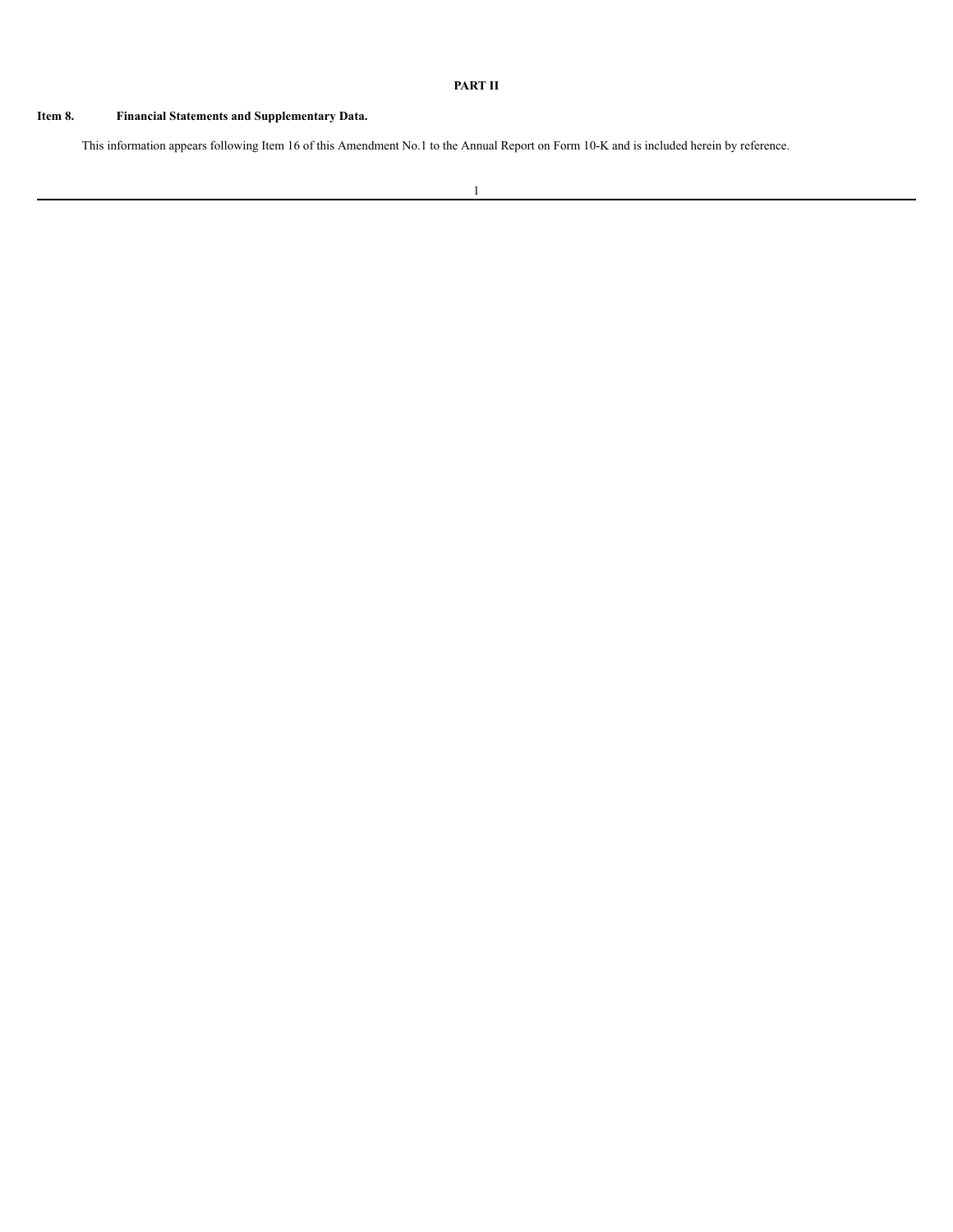## **PART IV**

## <span id="page-5-0"></span>**Item 15. Exhibit and Financial Statement Schedules.**

(a) The following documents are filed as part of this Report:

(1) Financial Statements

|                                                                                                                                                      | Page    |
|------------------------------------------------------------------------------------------------------------------------------------------------------|---------|
| Report of Independent Registered Public Accounting Firm                                                                                              | $F-1$   |
|                                                                                                                                                      |         |
| Balance Sheets as of December 31, 2021 and 2020                                                                                                      | $F-2$   |
|                                                                                                                                                      |         |
| Statements of Operations for the Year Ended December 31, 2021 and Period from November 23, 2020 (Inception) to December 31, 2020                     | $F-3$   |
|                                                                                                                                                      |         |
| Statements of Stockholders' Equity (Deficit) for the Year Ended December 31, 2021 and Period from November 23, 2020 (Inception) to December 31, 2020 | $F - 4$ |
|                                                                                                                                                      |         |
| Statements of Cash Flows for the Year Ended December 31, 2021 and Period from November 23, 2020 (Inception) to December 31, 2020                     | $F-5$   |
|                                                                                                                                                      |         |
| <b>Notes to Financial Statements</b>                                                                                                                 | $F-6$   |

## (2) Financial Statement Schedules

All financial statement schedules are omitted because they are not applicable or the amounts are immaterial and not required, or the required information is presented in the financial statements and notes beginning on F-1 on this Report.

## (3) Exhibits

We hereby file as part of this Report the exhibits listed in the attached Exhibit Index. Exhibits which are incorporated herein by reference can be inspected on the SEC website at www.sec.gov.

### <span id="page-5-1"></span>**Item 16. Form 10-K Summary.**

Not applicable.

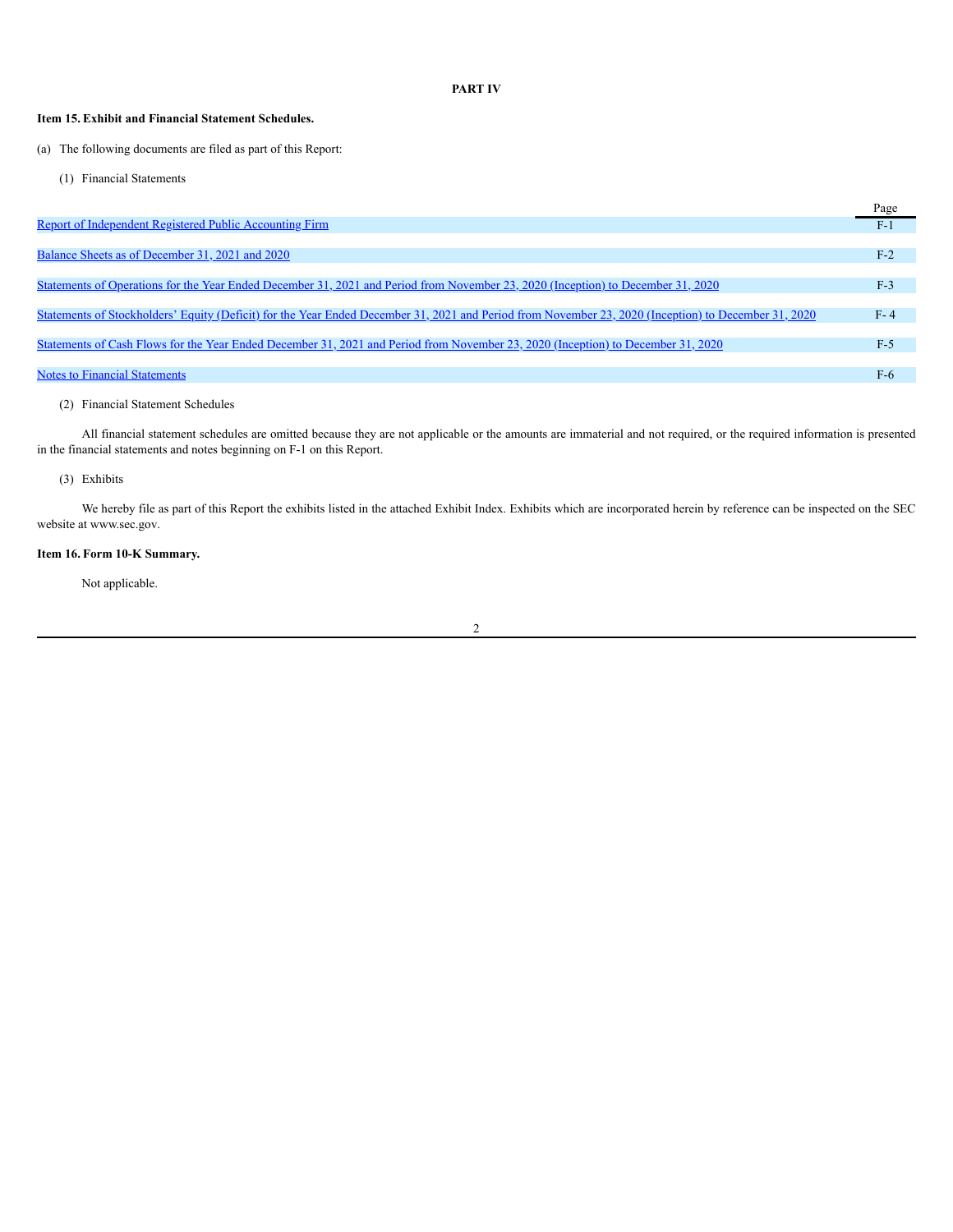#### **Report of Independent Registered Public Accounting Firm**

<span id="page-6-0"></span>To the Stockholders and the Board of Directors of FinServ Acquisition Corp. II

#### **Opinion on the Financial Statements**

We have audited the accompanying balance sheets of FinServ Acquisition Corp. II (the "Company") as of December 31, 2021 and 2020, the related statements of operations, changes in stockholders' equity and cash flows for the year ended December 31, 2021 and the period from November 23, 2020 (inception) through December 31, 2020, and the related notes (collectively referred to as the "financial statements"). In our opinion, the financial statements present fairly, in all material respects, the financial position of the Company as of December 31, 2021 and 2020, and the results of its operations and its cash flows for the year ended December 31, 2021 and the period from November 23, 2020 (inception) through December 31, 2020, in conformity with accounting principles generally accepted in the United States of America.

#### **Going Concern**

The accompanying financial statements have been prepared assuming that the Company will continue as a going concern. As discussed in Note 1 to the financial statements, if the Company is unable to raise additional funds to alleviate liquidity needs and complete a business combination by February 22, 2023 then the Company will cease all operations except for the purpose of liquidating. The liquidity condition and date for mandatory liquidation and subsequent dissolution raise substantial doubt about the Company's ability to continue as a going concern. Management's plans in regard to these matters are also described in Note 1. The financial statements do not include any adjustments that might result from the outcome of this uncertainty.

## **Basis for Opinion**

These financial statements are the responsibility of the Company's management. Our responsibility is to express an opinion on the Company's financial statements based on our audits. We are a public accounting firm registered with the Public Company Accounting Oversight Board (United States) ("PCAOB") and are required to be independent with respect to the Company in accordance with the U.S. federal securities laws and the applicable rules and regulations of the Securities and Exchange Commission and the PCAOB.

We conducted our audits in accordance with the standards of the PCAOB. Those standards require that we plan and perform the audits to obtain reasonable assurance about whether the financial statements are free of material misstatement, whether due to error or fraud. The Company is not required to have, nor were we engaged to perform, an audit of its internal control over financial reporting. As part of our audits we are required to obtain an understanding of internal control over financial reporting but not for the purpose of expressing an opinion on the effectiveness of the Company's internal control over financial reporting. Accordingly, we express no such opinion.

Our audits included performing procedures to assess the risks of material misstatement of the financial statements, whether due to error or fraud, and performing procedures that respond to those risks. Such procedures included examining, on a test basis, evidence regarding the amounts and disclosures in the financial statements. Our audits also included evaluating the accounting principles used and significant estimates made by management, as well as evaluating the overall presentation of the financial statements. We believe that our audits provide a reasonable basis for our opinion.

/s/ WithumSmith+Brown, PC

We have served as the Company's auditor since 2020.

New York, New York March 29, 2022

PCAOB ID 100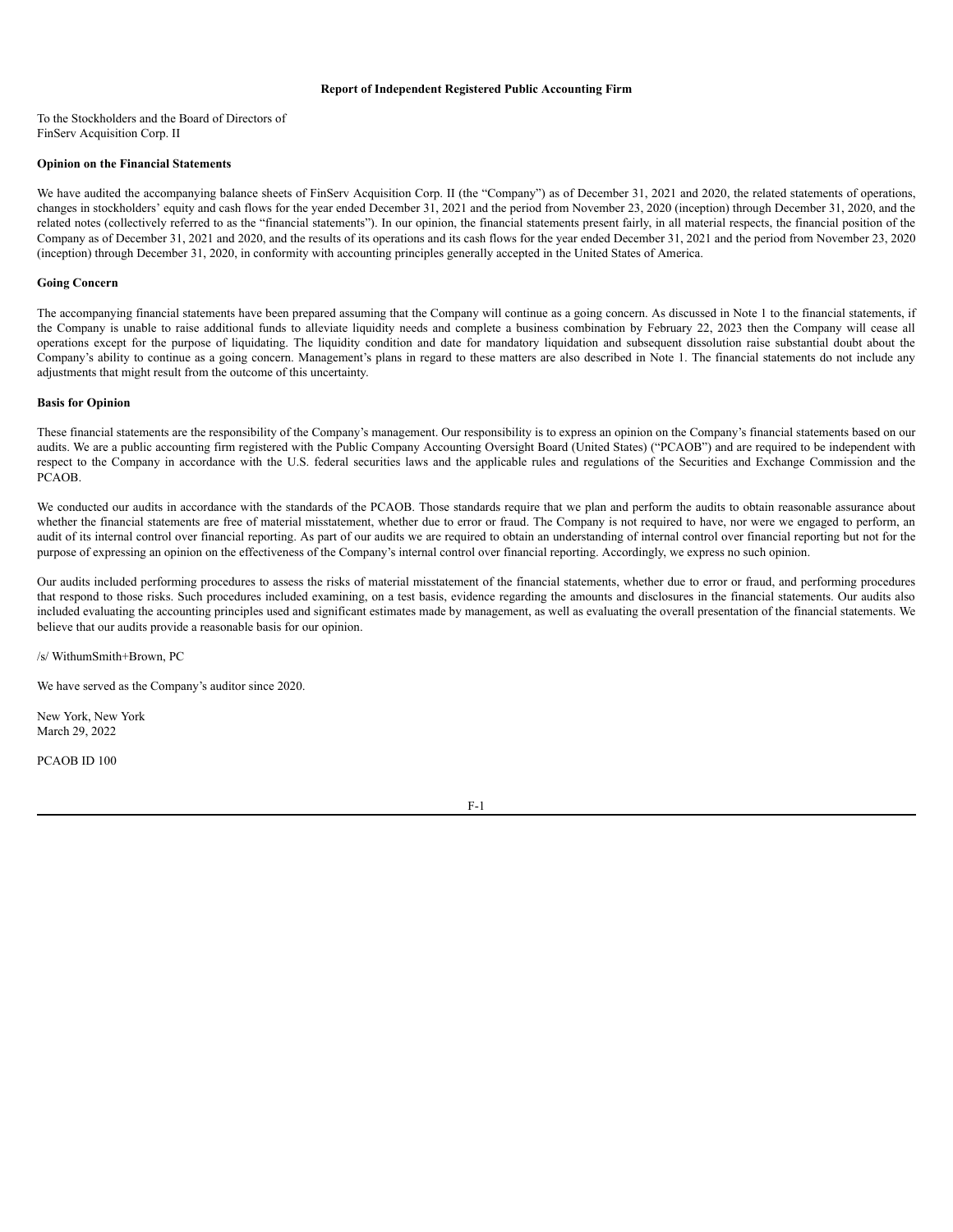# **FINSERV ACQUISITION CORP. II BALANCE SHEETS**

<span id="page-7-0"></span>

|                                                                                                                                                                                                                                                      |    | December 31,<br>2021 | December 31,<br>2020 |        |  |
|------------------------------------------------------------------------------------------------------------------------------------------------------------------------------------------------------------------------------------------------------|----|----------------------|----------------------|--------|--|
| <b>Assets:</b>                                                                                                                                                                                                                                       |    |                      |                      |        |  |
| Current Assets:                                                                                                                                                                                                                                      |    |                      |                      |        |  |
| Cash                                                                                                                                                                                                                                                 | \$ | 152,443              | <sup>\$</sup>        | 3,523  |  |
| Investment in Mutual Funds                                                                                                                                                                                                                           |    | 998,796              |                      |        |  |
| Prepaid Expenses                                                                                                                                                                                                                                     |    | 224,880              |                      |        |  |
| <b>Total current assets</b>                                                                                                                                                                                                                          |    | 1,376,119            |                      | 3,523  |  |
| Other noncurrent assets                                                                                                                                                                                                                              |    | 26,682               |                      |        |  |
| Deferred offering costs                                                                                                                                                                                                                              |    |                      |                      | 30,000 |  |
| Cash and Investments held in Trust Account                                                                                                                                                                                                           |    | 300,025,197          |                      |        |  |
| <b>Total assets</b>                                                                                                                                                                                                                                  |    | 301,427,998          | \$                   | 33,523 |  |
|                                                                                                                                                                                                                                                      |    |                      |                      |        |  |
| Liabilities, Redeemable Common Stock and Stockholders' Equity (Deficit)                                                                                                                                                                              |    |                      |                      |        |  |
| Current liabilities:                                                                                                                                                                                                                                 |    |                      |                      |        |  |
| Accounts payable and accrued expenses                                                                                                                                                                                                                | \$ | 321,157              | \$                   |        |  |
| Promissory note - related party                                                                                                                                                                                                                      |    |                      |                      | 9,284  |  |
| <b>Total current liabilities</b>                                                                                                                                                                                                                     |    | 321.157              |                      | 9,284  |  |
| Warrant liability                                                                                                                                                                                                                                    |    | 4,774,000            |                      |        |  |
| Deferred underwriting fee                                                                                                                                                                                                                            |    | 10,500,000           |                      |        |  |
| <b>Total liabilities</b>                                                                                                                                                                                                                             |    | 15,595,157           |                      | 9,284  |  |
|                                                                                                                                                                                                                                                      |    |                      |                      |        |  |
| <b>Commitments and Contingencies (Note 6)</b>                                                                                                                                                                                                        |    |                      |                      |        |  |
| Common Stock subject to possible redemption, 30,000,000 and no shares at redemption value \$10.00 at December 31, 2021 and                                                                                                                           |    |                      |                      |        |  |
| December 31, 2020, respectively                                                                                                                                                                                                                      |    | 300,000,000          |                      |        |  |
|                                                                                                                                                                                                                                                      |    |                      |                      |        |  |
| <b>Stockholders' Equity (Deficit):</b>                                                                                                                                                                                                               |    |                      |                      |        |  |
| Preferred stock, \$0.0001 par value; 1,000,000 shares authorized; none issued and outstanding                                                                                                                                                        |    |                      |                      |        |  |
| Class A common stock, \$0.0001 par value; 100,000,000 shares authorized; 800,000 and 0 shares issued and outstanding (excluding<br>30,000,000 and no shares subject to possible redemption) at December 31, 2021 and December 31, 2020, respectively |    | 80                   |                      |        |  |
| Class B common stock, \$0.0001 par value; 10,000,000 shares authorized; 7,500,000 and 7,618,750 shares issued and outstanding at                                                                                                                     |    |                      |                      |        |  |
| December 31, 2021 and December 31, 2020, respectively <sup>(1)</sup>                                                                                                                                                                                 |    | 750                  |                      | 762    |  |
| Additional paid-in capital                                                                                                                                                                                                                           |    |                      |                      | 24,238 |  |
| Accumulated deficit                                                                                                                                                                                                                                  |    | (14, 167, 989)       |                      | (761)  |  |
| Total stockholders' equity (deficit)                                                                                                                                                                                                                 |    | (14, 167, 159)       |                      | 24,239 |  |
| <b>Total Liabilities, Redeemable Common Stock and Stockholders' Equity (Deficit)</b>                                                                                                                                                                 |    |                      |                      |        |  |
|                                                                                                                                                                                                                                                      |    | 301,427,998          |                      | 33,523 |  |

(1) Shares at December 31, 2020 included up to 993,750 founder Class B shares subject to forfeiture by the Sponsor if over-allotment option was not exercised in full or in part by the underwriters (see Note 6).

The accompanying notes are an integral part of these financial statements.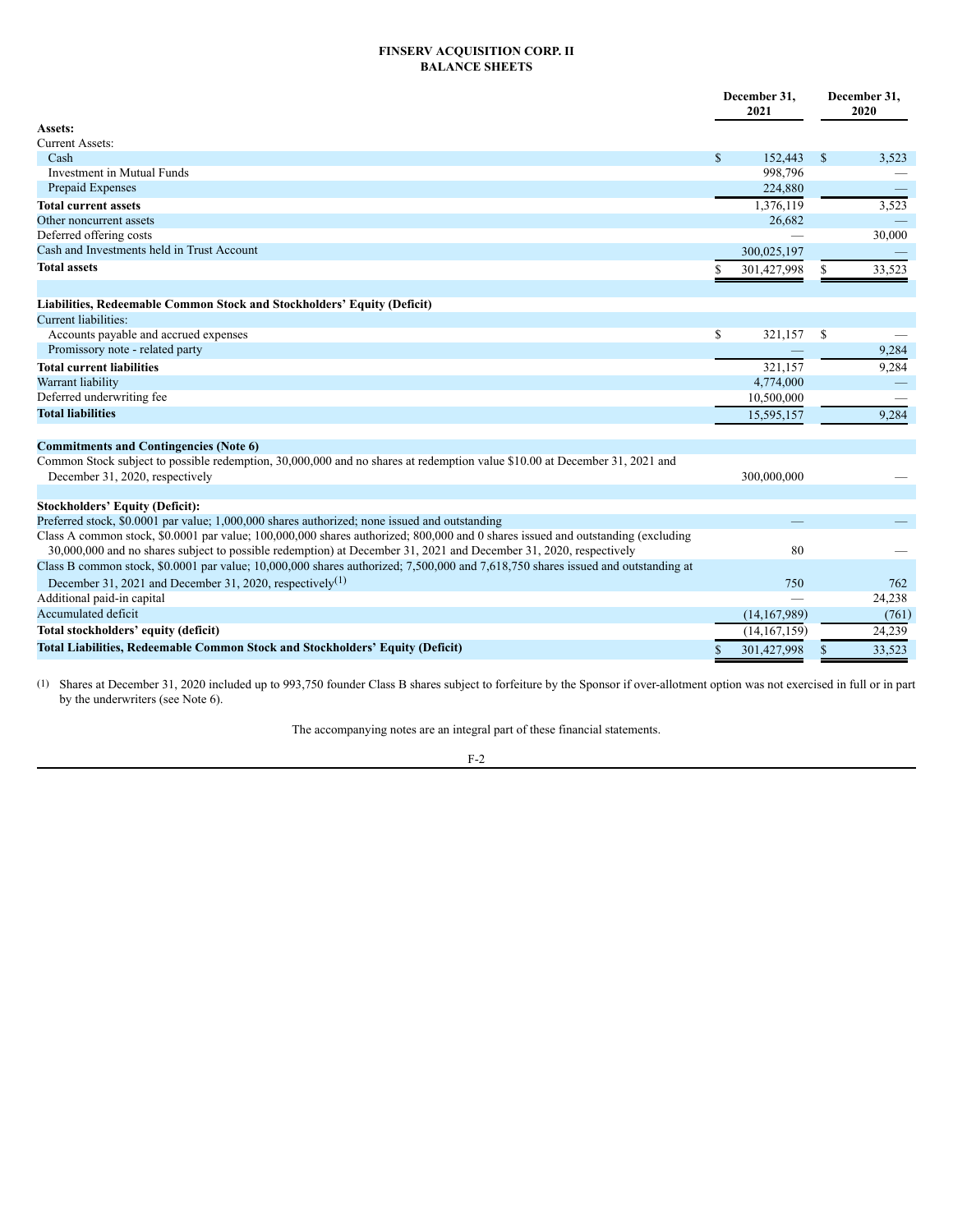## **FINSERV ACQUISITION CORP. II STATEMENTS OF OPERATIONS**

<span id="page-8-0"></span>

|                                                                                   | For the<br>vear ended<br>December 31,<br>2021 | For the<br>period from<br>November 23,<br>2020<br>(Inception) to<br>December 31,<br>2020 |  |  |
|-----------------------------------------------------------------------------------|-----------------------------------------------|------------------------------------------------------------------------------------------|--|--|
| Formation and operating costs                                                     | 649,181                                       | 761                                                                                      |  |  |
| <b>Loss from Operations</b>                                                       | (649, 181)                                    | (761)                                                                                    |  |  |
| Other income (expense):                                                           |                                               |                                                                                          |  |  |
| Interest earned on cash and marketable securities held in Trust Account           | 25,647                                        |                                                                                          |  |  |
| Offering costs allocated to warrants                                              | (457,600)                                     |                                                                                          |  |  |
| Change in fair value of warrant liability                                         | 3,623,000                                     |                                                                                          |  |  |
| Loss on investment in mutual funds                                                | (1,204)                                       |                                                                                          |  |  |
| Total other income (expense)                                                      | 3,189,843                                     |                                                                                          |  |  |
| Net income (loss)                                                                 | 2,540,662                                     | (761)<br><sup>S</sup>                                                                    |  |  |
|                                                                                   |                                               |                                                                                          |  |  |
| Basic and diluted weighted average shares outstanding, Class A common stock       | 26,412,055                                    |                                                                                          |  |  |
| Basic and diluted net income (loss) per share, Class A common stock               | 0.08                                          |                                                                                          |  |  |
| Basic and diluted weighted average shares outstanding, Class B common stock $(1)$ | 7,375,342                                     | 6,625,000                                                                                |  |  |
| Basic and diluted net income (loss) per share, Class B common stock               | 0.08                                          | (0.00)                                                                                   |  |  |

(1) Excludes up to 993,750 shares of Class B common stock subject to forfeiture if the over-allotment option was not exercised in full or in part by the underwriters (see Note 6). In February 2021, the Company effected a stock dividend of 0.06 shares for each Class B common share outstanding, resulting in the Sponsor holding an aggregate number of 7,618,750 Founder Shares (see Note 7). All share and per share amounts have been retroactively restated.

The accompanying notes are an integral part of these financial statements.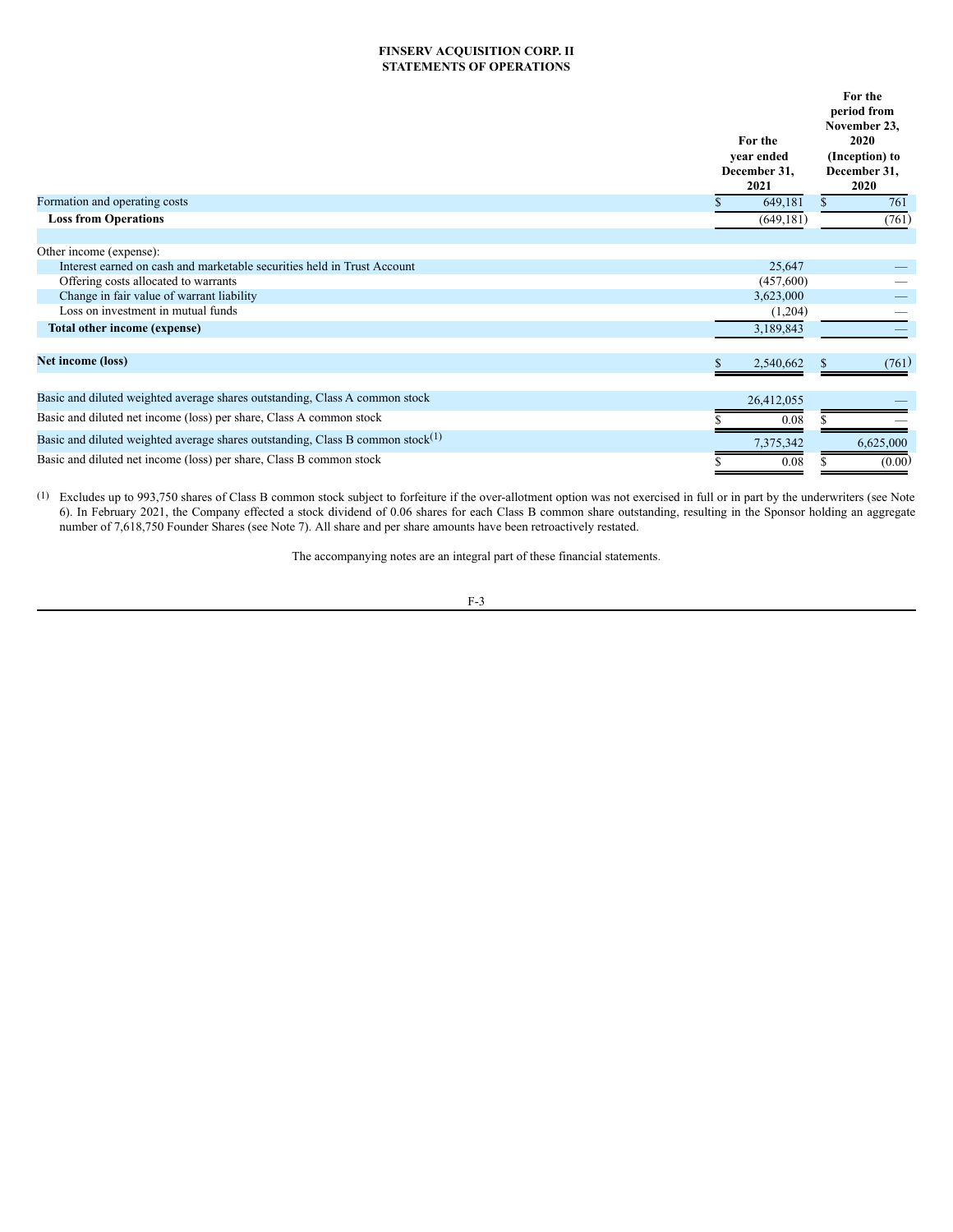## **FINSERV ACQUISITION CORP. II STATEMENTS OF CHANGES IN STOCKHOLDERS' EQUITY (DEFICIT) FOR THE YEAR ENDED DECEMBER 31, 2021 AND PERIOD FROM NOVEMBER 23, 2020 (INCEPTION) THROUGH DECEMBER 31, 2020**

<span id="page-9-0"></span>

|                                                    | Common stock  | Class A |        | <b>Common stock</b>   | <b>Class B</b> |        |    | <b>Additional</b><br>Paid-in | Accumulated    |          | <b>Total</b><br>Stockholders'<br><b>Equity</b> |
|----------------------------------------------------|---------------|---------|--------|-----------------------|----------------|--------|----|------------------------------|----------------|----------|------------------------------------------------|
|                                                    | <b>Shares</b> |         | Amount | Shares <sup>(1)</sup> |                | Amount |    | Capital                      | Deficit        |          | (Deficit)                                      |
| Balance as of November 23, 2020 (Inception)        |               |         |        |                       |                |        |    |                              |                |          |                                                |
| Issuance of Class B common stock to initial        |               |         |        |                       |                |        |    |                              |                |          |                                                |
| stockholders                                       |               |         |        | 7,618,750             | S              | 762    | -S | 24,238                       |                |          | 25,000                                         |
| Net loss                                           |               |         |        |                       |                |        |    |                              | (761)          | <b>S</b> | (761)                                          |
| <b>Balance as of December 31, 2020</b>             |               |         |        | 7,618,750             |                | 762    |    | 24,238                       | (761)          |          | 24,239                                         |
| Sale of 800,000 Private Placement Units            | 800,000       |         | 80     |                       |                |        |    | 7,777,920                    |                |          | 7,778,000                                      |
| Forfeiture of 118,750 shares due to over-allotment |               |         |        |                       |                |        |    |                              |                |          |                                                |
| not exercised in full                              |               |         |        | (118,750)             |                | (12)   |    | 12                           |                |          |                                                |
| Accretion of Class A common stock subject to       |               |         |        |                       |                |        |    |                              |                |          |                                                |
| possible redemption                                |               |         |        |                       |                |        |    | (7,802,170)                  | (16,707,890)   |          | (24,510,060)                                   |
| Net income                                         |               |         |        |                       |                |        |    |                              | 2,540,662      |          | 2,540,662                                      |
| <b>Balance as of December 31, 2021</b>             | 800,000       |         | 80     | 7,500,000             |                | 750    |    |                              | \$(14,167,989) |          | \$(14,167,159)                                 |

(1) Balance at December 31, 2020 includes up to 993,750 shares of Class B common stock subject to forfeiture if the over-allotment option was not exercised in full or in part by the underwriters (see Note 6). In February 2021, the Company effected a stock dividend of 0.06 shares for each Class B common share outstanding, resulting in the Sponsor holding an aggregate number of 7,618,750 Founder Shares (see Note 7). All share and per share amounts have been retroactively restated.

The accompanying notes are an integral part of these financial statements.

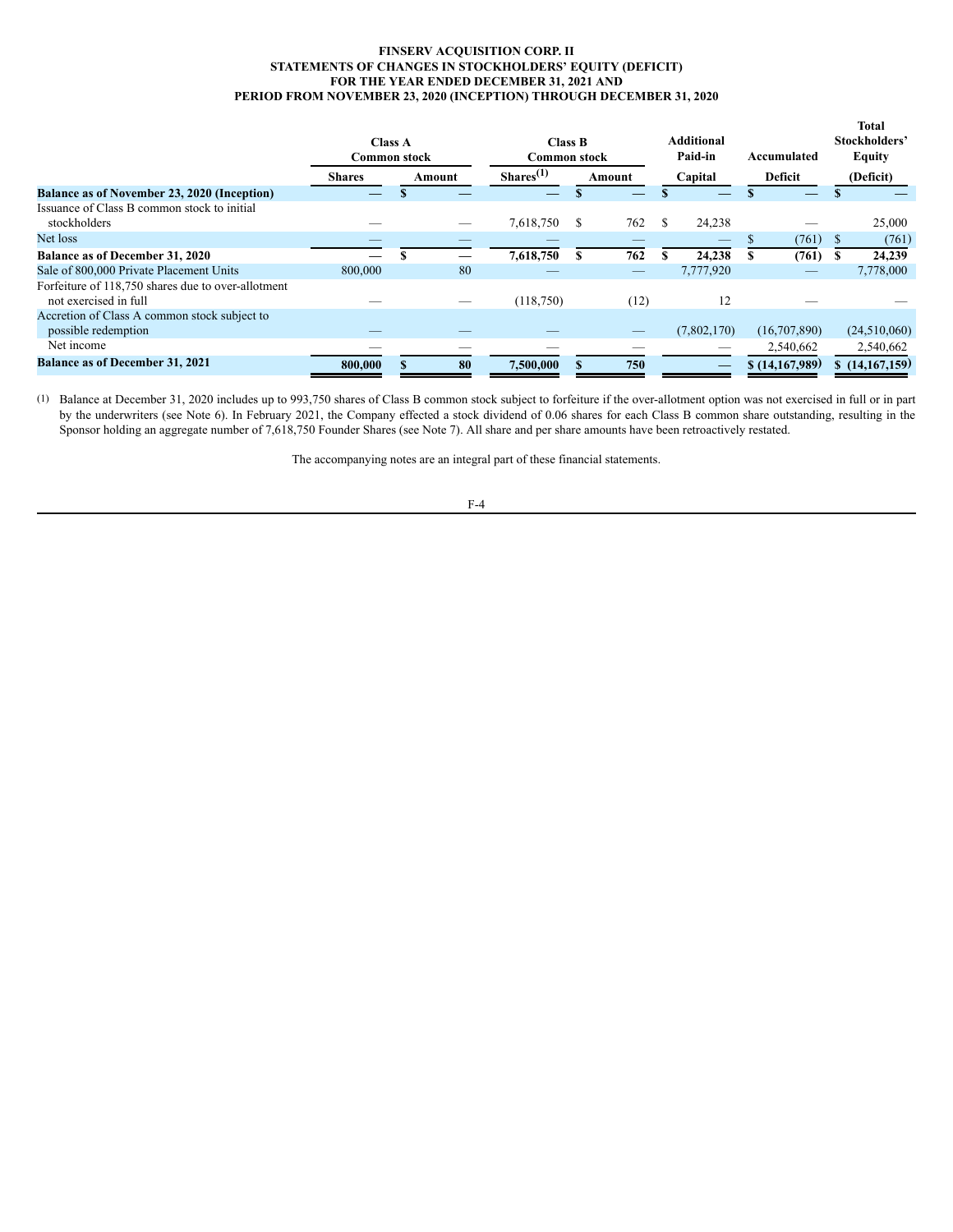## **FINSERV ACQUISITION CORP. II STATEMENTS OF CASH FLOWS**

<span id="page-10-0"></span>

|                                                                                      | For the<br>year ended<br>December 31,<br>2021 | For the<br>period from<br>November 23,<br>2020<br>(Inception) to<br>December 31,<br>2020 |  |  |
|--------------------------------------------------------------------------------------|-----------------------------------------------|------------------------------------------------------------------------------------------|--|--|
| Cash flows from operating activities:                                                |                                               |                                                                                          |  |  |
| Net income (loss)                                                                    | $\mathbb{S}$<br>2,540,662                     | \$<br>(761)                                                                              |  |  |
| Adjustments to reconcile net income (loss) to net cash used in operating activities: |                                               |                                                                                          |  |  |
| Incorporation cost paid by Sponsor                                                   |                                               | (716)                                                                                    |  |  |
| Interest earned on marketable securities held in trust account                       | (25, 647)                                     |                                                                                          |  |  |
| Offering costs allocated to warrants                                                 | 457,600                                       |                                                                                          |  |  |
| Change in fair value of warrant liability                                            | (3,623,000)                                   |                                                                                          |  |  |
| Changes in operating assets and liabilities:                                         |                                               |                                                                                          |  |  |
| Prepaid assets                                                                       | (251, 562)                                    |                                                                                          |  |  |
| Due to related party                                                                 |                                               |                                                                                          |  |  |
| Accrued expenses                                                                     | 321,157                                       |                                                                                          |  |  |
| Net cash used in operating activities                                                | (580, 790)                                    | (1, 477)                                                                                 |  |  |
| <b>Cash Flows from Investing Activities:</b>                                         |                                               |                                                                                          |  |  |
| Investment of cash in trust account                                                  | (300,000,000)                                 |                                                                                          |  |  |
| Cash withdrawn from trust account to pay taxes                                       | 450                                           |                                                                                          |  |  |
| Net cash used in investing activities                                                | (299,999,550)                                 |                                                                                          |  |  |
| <b>Cash Flows from Financing Activities:</b>                                         |                                               |                                                                                          |  |  |
| Proceeds from issuance of founder shares                                             |                                               | 25,000                                                                                   |  |  |
| Proceeds from sale of units, net of underwriting discount                            | 294,000,000                                   |                                                                                          |  |  |
| Proceeds from issuance of private placement warrants                                 | 8,000,000                                     |                                                                                          |  |  |
| Proceeds from (repayment of) promissory note - related party                         | (9, 284)                                      | 10,000                                                                                   |  |  |
| Payment of offering costs                                                            | (262,660)                                     | (30,000)                                                                                 |  |  |
| Net cash provided by financing activities                                            | 301,728,056                                   | 5,000                                                                                    |  |  |
| Net change in cash and cash equivalents                                              | 1,147,716                                     | 3,523                                                                                    |  |  |
| Cash and cash equivalents, beginning of the period                                   | 3,523                                         |                                                                                          |  |  |
| Cash and cash equivalents, end of the period                                         | \$                                            |                                                                                          |  |  |
|                                                                                      | 1,151,239                                     | \$<br>3,523                                                                              |  |  |
| Cash, end of the period                                                              | \$<br>152,443                                 | \$<br>3,523                                                                              |  |  |
| Investment in Mutual Funds, end of the period                                        | 998,796                                       |                                                                                          |  |  |
| Cash and cash equivalents, end of the period                                         | \$<br>1,151,239                               | \$<br>3,523                                                                              |  |  |
| Supplemental disclosure of cash flow information from financing activity:            |                                               |                                                                                          |  |  |
| Deferred underwriters' discount payable charged to additional paid-in capital        | \$<br>10,500,000                              |                                                                                          |  |  |
|                                                                                      |                                               |                                                                                          |  |  |

The accompanying notes are an integral part of these financial statements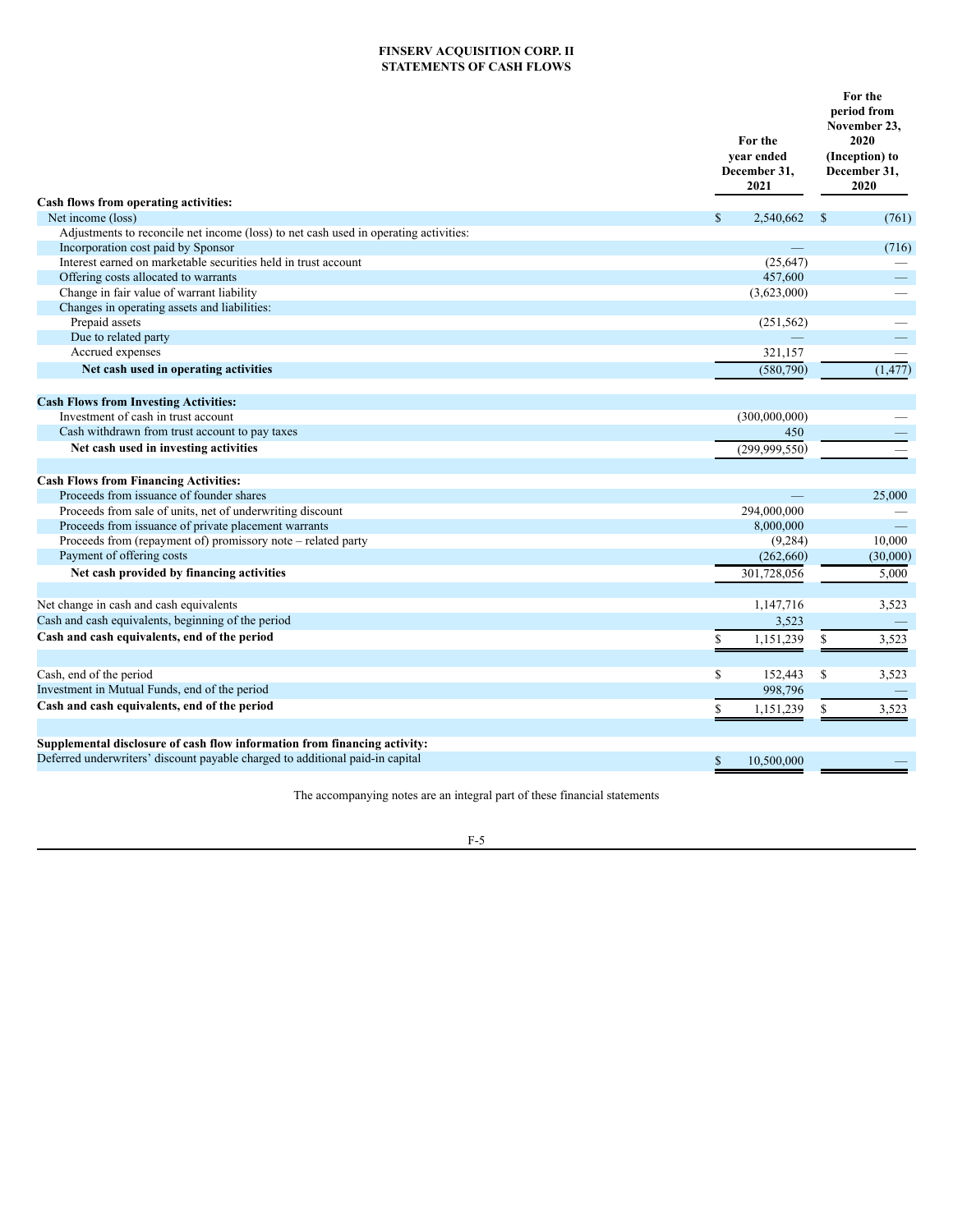## **FINSERV ACQUISITION CORP. II NOTES TO FINANCIAL STATEMENTS**

#### <span id="page-11-0"></span>**Note 1 — Organization and Business Operations**

FinServ Acquisition Corp. II (the "Company") is a newly organized blank check company incorporated as a Delaware corporation on November 23, 2020. The Company was formed for the purpose of effecting a merger, capital stock exchange, asset acquisition, stock purchase, reorganization or similar business combination with one or more businesses ("Business Combination").

As of December 31, 2021, the Company had not commenced any operations. All activity through December 31, 2021 relates to the Company's formation and the Initial Public Offering ("IPO") which is described below, and, since the closing of the IPO, identifying a target company for a Business Combination. The Company will not generate any operating revenues until after the completion of a Business Combination, at the earliest. The Company generates non-operating income in the form of interest income from the proceeds derived from the IPO.

The registration statement for the Company's IPO was declared effective by the U.S. Securities and Exchange Commission (the "SEC") on February 17, 2021 (the "Effective Date"). On February 22, 2021, the Company consummated the IPO of 30,000,000 units (the "Units" and, with respect to the shares of Class A common stock included in the Units sold, the "Public Shares"), which included the partial exercise by the underwriters of the over-allotment option resulting in the purchase of an additional 3,500,000 Units, at \$10.00 per Unit, generating gross proceeds of \$300,000,000, which is discussed in Note 3. Each Unit consists of one share of Class A common stock, and one-fourth of one redeemable warrant to purchase one share of Class A common stock at a price of \$11.50 per whole share.

Simultaneously with the closing of the IPO, the Company consummated the sale of 800,000 placement units (the "Placement Units"), at a price of \$10.00 per Placement Unit, in a private placement to FinServ Holdings II LLC, a Delaware limited liability company (the "Sponsor"), generating gross proceeds of \$8,000,000, which is discussed in Note 4.

Transaction costs of the IPO amounted to \$16,792,661, consisting of \$6,000,000 of underwriting discount, \$10,500,000 of deferred underwriting discount, and \$292,661 of other offering costs. Total transaction costs included \$457,600 of expenses associated with the warrant liability.

Following the closing of the IPO on February 22, 2021, \$300,000,000 (\$10.00 per Unit) from the net offering proceeds of the sale of the Units in the IPO and the sale of the Placement Units was placed in a trust account (the "Trust Account") and invested in U.S. government treasury bills with a maturity of 185 days or less or in money market funds investing solely in U.S. Treasuries, as determined by the Company, until the earlier of: (a) the completion of the Company's initial Business Combination, (b) the redemption of any public shares properly submitted in connection with a stockholder vote to amend the Company's amended and restated certificate of incorporation (i) to modify the substance or timing of the Company's obligation to allow redemption in connection with the initial Business Combination or certain amendments to the charter prior thereto or to redeem 100% of the public shares if the Company does not complete the initial Business Combination within 24 months from the closing of the Public Offering or (ii) with respect to any other provision relating to stockholders' rights or pre-Business Combination activity, and (c) the redemption of the public shares if the Company is unable to complete the initial Business Combination within 24 months from the closing of the Public Offering, subject to applicable law. The proceeds deposited in the Trust Account could become subject to the claims of the Company's creditors, if any, which could have priority over the claims of the public stockholders.

The Company will provide its public stockholders with the opportunity to redeem all or a portion of their public shares upon the completion of the initial Business Combination either (i) in connection with a stockholder meeting called to approve the initial Business Combination or (ii) by means of a tender offer. The decision as to whether the Company will seek stockholder approval of a proposed initial Business Combination or conduct a tender offer will be made by the Company, solely in its discretion, and will be based on a variety of factors such as the timing of the transaction and whether the terms of the transaction would require the Company to seek stockholder approval under the law or stock exchange listing requirements. The stockholders will be entitled to redeem their shares for a pro rata share of the aggregate amount then on deposit in the Trust Account (initially approximately \$10.00 per share, plus any pro rata interest earned on the funds held in the Trust Account and not previously released to the Company to pay its tax obligations.

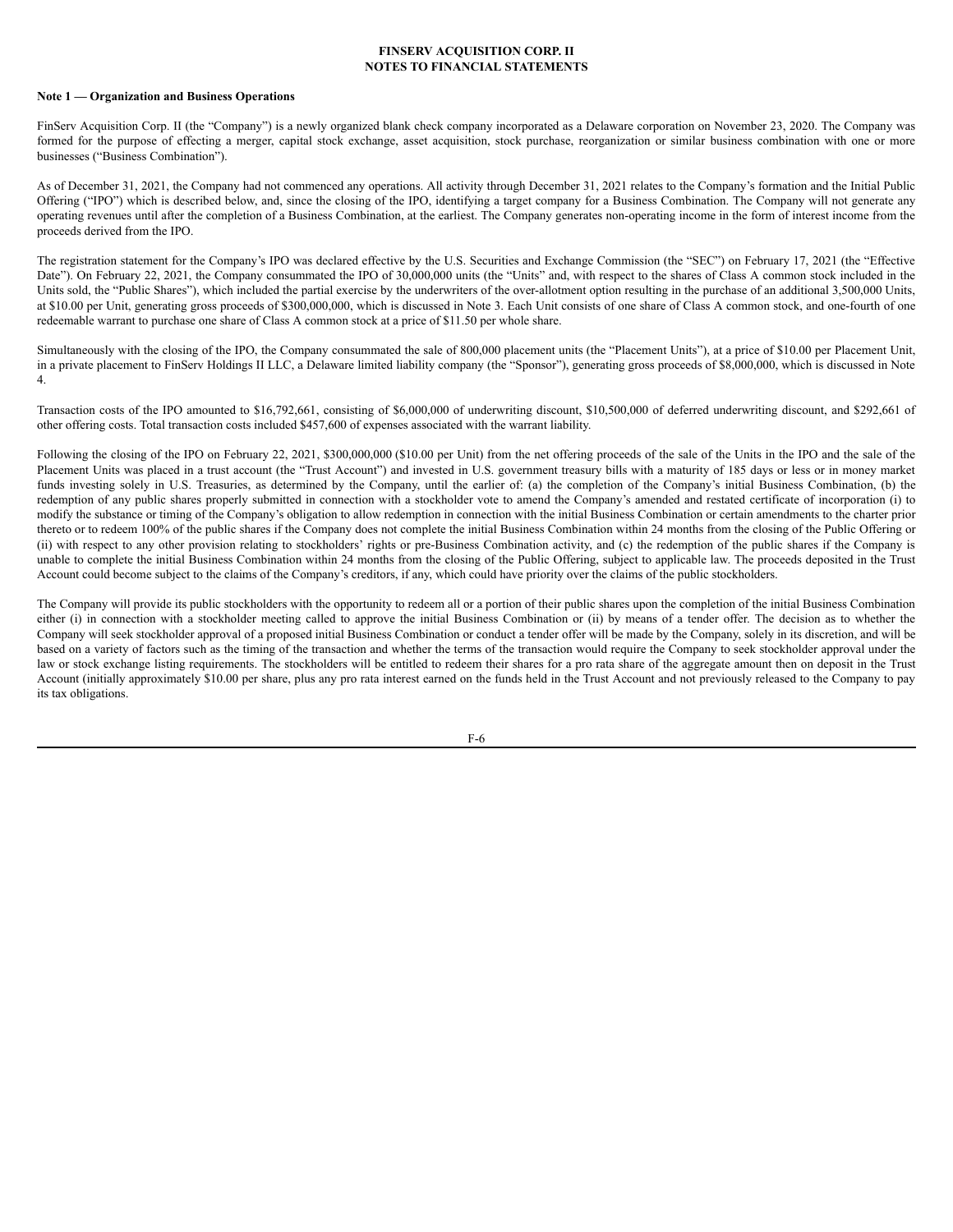The Company will have only 24 months from February 22, 2021, the closing of the IPO, to complete an initial Business Combination (the "Combination Period"). However, if the Company doesn't complete a Business Combination within the Combination Period, the Company will: (i) cease all operations except for the purpose of winding up, (ii) as promptly as reasonably possible but not more than ten business days thereafter, redeem the public shares, at a per-share price, payable in cash, equal to the aggregate amount then on deposit in the Trust Account, including interest earned on the funds held in the Trust Account and not previously released to the Company to pay its taxes (less up to \$100,000 of interest to pay dissolution expenses), divided by the number of then outstanding public shares, which redemption will completely extinguish public stockholders' rights as stockholders (including the right to receive further liquidating distributions, if any), and (iii) as promptly as reasonably possible following such redemption, subject to the approval of the Company's remaining stockholders and board of directors, liquidate and dissolve, subject in each case to the Company's obligations under Delaware law to provide for claims of creditors and the requirements of other applicable law.

The Sponsor, officers and directors have agreed to (i) waive their redemption rights with respect to their founder shares and public shares in connection with the completion of the initial Business Combination, (ii) waive their redemption rights with respect to their founder shares and public shares in connection with a stockholder vote to approve an amendment to the Company's amended and restated certificate of incorporation (A) to modify the substance or timing of the Company's obligation to allow redemption in connection with an initial Business Combination or to redeem 100% of the public shares if the Company does not complete the initial Business Combination within the Combination Period or (B) with respect to any other provision relating to stockholders' rights or pre-initial Business Combination activity, (iii) waive their rights to liquidating distributions from the Trust Account with respect to their founder shares if the Company fails to complete the initial Business Combination within the Combination Period, although they will be entitled to liquidating distributions from the Trust Account with respect to any public shares they hold if the Company fails to complete the initial Business Combination within the prescribed time frame, and (iv) vote any founder shares and placement shares held by them and any public shares purchased during or after the Proposed Public Offering (including in open market and privately-negotiated transactions) in favor of the Company's initial Business Combination.

The Company's Sponsor has agreed that it will be liable to the Company if and to the extent any claims by a third party for services rendered or products sold to the Company, or a prospective target business with which the Company has entered into a written letter of intent, confidentiality or similar agreement or Business Combination agreement, reduce the amount of funds in the Trust Account to below the lesser of (i) \$10.00 per public share and (ii) the actual amount per public share held in the Trust Account as of the date of the liquidation of the Trust Account, if less than \$10.00 per share due to reductions in the value of the trust assets, less taxes payable, provided that such liability will not apply to any claims by a third party or prospective target business who executed a waiver of any and all rights to the monies held in the Trust Account (whether or not such waiver is enforceable), nor will it apply to any claims under the Company's indemnity of the underwriters of the Proposed Public Offering against certain liabilities, including liabilities under the Securities Act of 1933, as amended (the "Securities Act"). However, the Company has not asked its Sponsor to reserve for such indemnification obligations, nor has the Company independently verified whether its Sponsor has sufficient funds to satisfy its indemnity obligations and believe that the Company's Sponsor's only assets are securities of the Company. Therefore, the Company cannot assure that its Sponsor would be able to satisfy those obligations.

### **Liquidity and Capital Resources**

As of December 31, 2021, the Company had approximately \$1.2 million in its operating bank account and money market funds, and working capital of approximately \$1.1 million.

The Company's liquidity needs up to February 22, 2021 had been satisfied through a capital contribution from the Sponsor of \$25,000 for the founder shares (see Note 5) and the loan under an unsecured promissory note from the Sponsor of up to \$300,000, which outstanding balance was paid on February 22, 2021 (see Note 5). In addition, in order to finance transaction costs in connection with a Business Combination, the Company's Sponsor or an affiliate of the Sponsor or certain of the Company's officers and directors may, but are not obligated to, provide the Company Working Capital Loans (see Note 5).

The Company has until February 22, 2023 to complete its initial Business Combination under the terms of its final prospectus filed with the SEC on February 19, 2021. If the Company does not complete its initial Business Combination by February 22, 2023, it will begin mandatory liquidation proceedings, including the cessation of all operations and redemption of the Public Shares. As of the date of this filing, the Company has not yet identified a target for its initial Business Combination.

Based on the foregoing, management believes that the Company will have sufficient working capital and borrowing capacity to meet its needs through the earlier of the consummation of a Business Combination or one year from this filing. Over this time period, the Company will be using these funds for paying existing accounts payable, identifying and evaluating prospective initial Business Combination candidates, performing due diligence on prospective target businesses, paying for travel expenditures, selecting the target business to merge with or acquire, and structuring, negotiating and consummating the Business Combination. However, in light of the mandatory liquidation that could potentially occur within one year from the date of this filing, management believes there is substantial doubt as to the Company's ability to continue as a going concern if it does not consummate its initial Business Combination before February 22, 2023.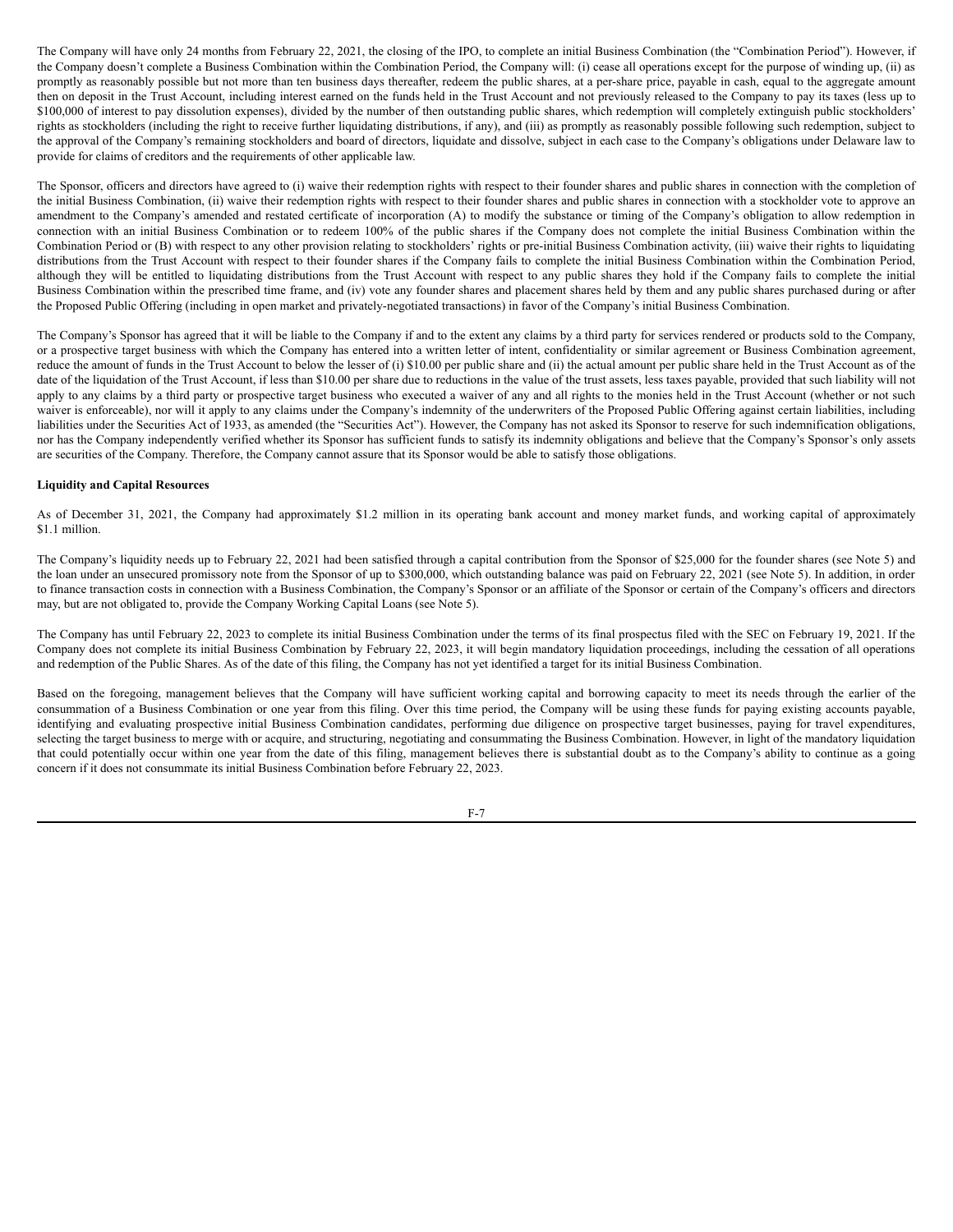### **Risks and Uncertainties**

Management is continuing to evaluate the impacts of the COVID-19 pandemic and the ongoing conflict in Ukraine and has concluded that while it is reasonably possible that it could have a negative effect on the Company's financial position, results of its operations and/or search for a target company, the specific impact is not readily determinable as of the date of these financial statements. The financial statements do not include any adjustments that might result from the outcome of this uncertainty.

#### **Note 2 — Significant Accounting Policies**

#### **Basis of Presentation**

The accompanying financial statements are presented in U.S. dollars in conformity with accounting principles generally accepted in the United States of America ("GAAP") for financial information and pursuant to the rules and regulations of the U.S. Securities and Exchange Commission ("SEC"). In the opinion of management, all adjustments (consisting of normal recurring adjustments) have been made that are necessary to present fairly the financial position, results of operations and cash flows of the Company.

#### **Emerging Growth Company Status**

The Company is an "emerging growth company," as defined in Section 2(a) of the Securities Act, as modified by the Jumpstart our Business Startups Act of 2012, (the "JOBS Act"), and it may take advantage of certain exemptions from various reporting requirements that are applicable to other public companies that are not emerging growth companies including, but not limited to, not being required to comply with the auditor attestation requirements of Section 404 of the Sarbanes-Oxley Act, reduced disclosure obligations regarding executive compensation in its periodic reports and proxy statements, and exemptions from the requirements of holding a nonbinding advisory vote on executive compensation and stockholder approval of any golden parachute payments not previously approved.

Further, Section 102(b)(1) of the JOBS Act exempts emerging growth companies from being required to comply with new or revised financial accounting standards until private companies (that is, those that have not had a Securities Act registration statement declared effective or do not have a class of securities registered under the Exchange Act) are required to comply with the new or revised financial accounting standards. The JOBS Act provides that a company can elect to opt out of the extended transition period and comply with the requirements that apply to non-emerging growth companies but any such election to opt out is irrevocable. The Company has elected not to opt out of such extended transition period which means that when a standard is issued or revised and it has different application dates for public or private companies, the Company, as an emerging growth company, can adopt the new or revised standard at the time private companies adopt the new or revised standard. This may make comparison of the Company's financial statements with another public company which is neither an emerging growth company nor an emerging growth company which has opted out of using the extended transition period difficult or impossible because of the potential differences in accounting standards used.

#### **Use of Estimates**

The preparation of financial statements in conformity with GAAP requires management to make estimates and assumptions that affect the reported amounts of assets and liabilities and disclosure of contingent assets and liabilities at the date of the financial statements and the reported amounts of expenses during the reporting period. Accordingly, actual results could differ from those estimates.

Making estimates requires management to exercise significant judgment. It is at least reasonably possible that the estimate of the effect of a condition, situation or set of circumstances that existed at the date of the financial statements, which management considered in formulating its estimate, could change in the near term due to one or more future confirming events. One of the more significant accounting estimates included in these financial statements is the determination of the fair value of the warrant liability. Accordingly, the actual results could differ significantly from those estimates.

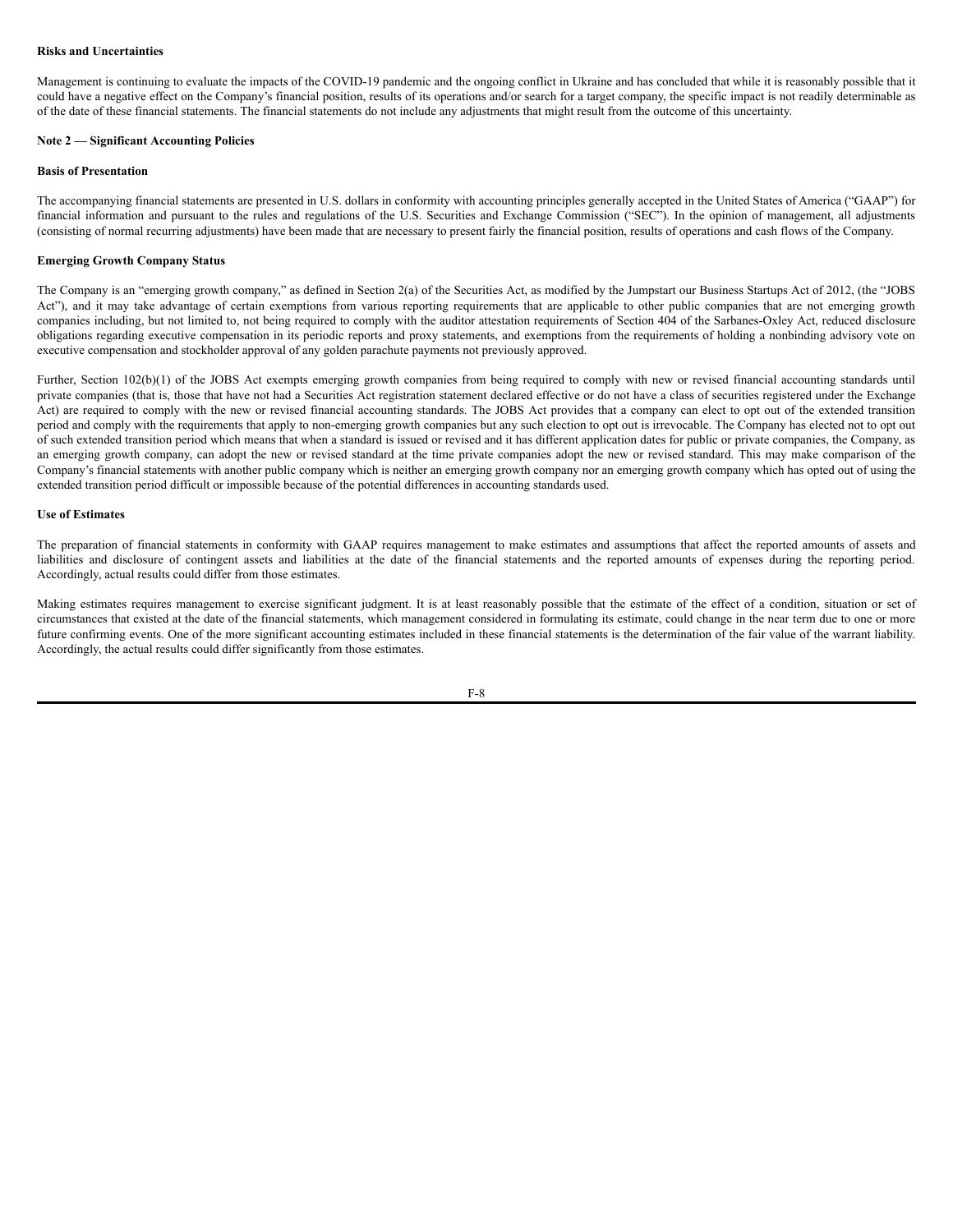## **Cash and Cash Equivalents**

The Company considers all short-term investments with an original maturity of three months or less when purchased to be cash equivalents. As of December 31, 2021 and 2020, the Company had cash and cash equivalents of \$1,151,239 and \$3,523, respectively.

#### **Investments Held in Trust Account**

At December 31, 2021, the assets held in the Trust Account were held in money market funds which invest in U.S. Treasury securities.

#### **Concentration of Credit Risk**

Financial instruments that potentially subject the Company to concentrations of credit risk consist of cash accounts in a financial institution, which, at times, may exceed the federal depository insurance corporation coverage of \$250,000. The Company has not experienced losses on these accounts and management believes the Company is not exposed to significant risks on such accounts.

## **Warrant Liabilities**

The Company does not use derivative instruments to hedge exposure to cash flow, market, or foreign currency risks. The Company evaluated the Public Warrants and Private Placement Warrants (collectively, "Warrants," which are discussed in Note 3, Note 4, and Note 8) in accordance with ASC 815-40, "Derivatives and Hedging — Contracts in Entity's Own Equity," and concluded that a provision in the Warrant Agreement related to certain tender or exchange offer precludes the Warrants from being accounted for as components of equity. As the Warrants meet the definition of a derivative as contemplated in ASC 815, the Warrants are recorded as derivative liabilities on the Balance Sheet and measured at fair value at inception (on the date of the IPO) and at each reporting date in accordance with ASC 820, "Fair Value Measurement," with changes in fair value recognized in the Statement of Operations in the period of change.

### **Offering Costs Associated with the Initial Public Offering**

The Company complies with the requirements of the ASC 340-10-S99-1. Offering costs consisted of legal, accounting, underwriting fees and other costs incurred through the Initial Public Offering that were directly related to the Initial Public Offering. Offering costs are allocated to the separable financial instruments issued in the Initial Public Offering based on a relative fair value basis, compared to total proceeds received. Offering costs associated with warrant liabilities are expensed as incurred, presented as nonoperating expenses in the statement of operations. Offering costs associated with the Class A common stock were charged to temporary equity upon the completion of the Initial Public Offering. Transaction costs of the IPO amounted to an aggregate of \$16,792,661, of which \$457,600 was allocated to expense associated with the warrant liability and \$16,335,061 was charged to temporary equity.

#### **Class A Common Stock Subject to Possible Redemption**

All of the shares of Class A common stock sold as part of the Units in the Public Offering contain a redemption feature which allows for the redemption of such public shares in connection with the Company's liquidation, if there is a stockholder vote or tender offer in connection with the Business Combination and in connection with certain amendments to the Company's second amended and restated certificate of incorporation. In accordance with SEC and its staff's guidance on redeemable equity instruments, which has been codified in ASC 480-10-S99, redemption provisions not solely within the control of the Company require common stock subject to redemption to be classified outside of permanent equity. Ordinary liquidation events, which involve the redemption and liquidation of all of the entity's equity instruments, are excluded from the provisions of ASC 480. Accordingly, at December 31, 2021, all shares of Class A common stock subject to possible redemption are presented as temporary equity, outside of the stockholders' equity section of the Company's balance sheets, respectively. The Company recognizes any subsequent changes in redemption value immediately as they occur and adjusts the carrying value of redeemable Class A common stock to the redemption value at the end of each reporting period. Immediately upon the closing of the Initial Public Offering, the Company recognized the accretion from initial book value to redemption amount value of redeemable Class A common stock. This method would view the end of the reporting period as if it were also the redemption date for the security. The change in the carrying value of redeemable Class A common stock also resulted in charges against Additional paid-in capital and Accumulated deficit.

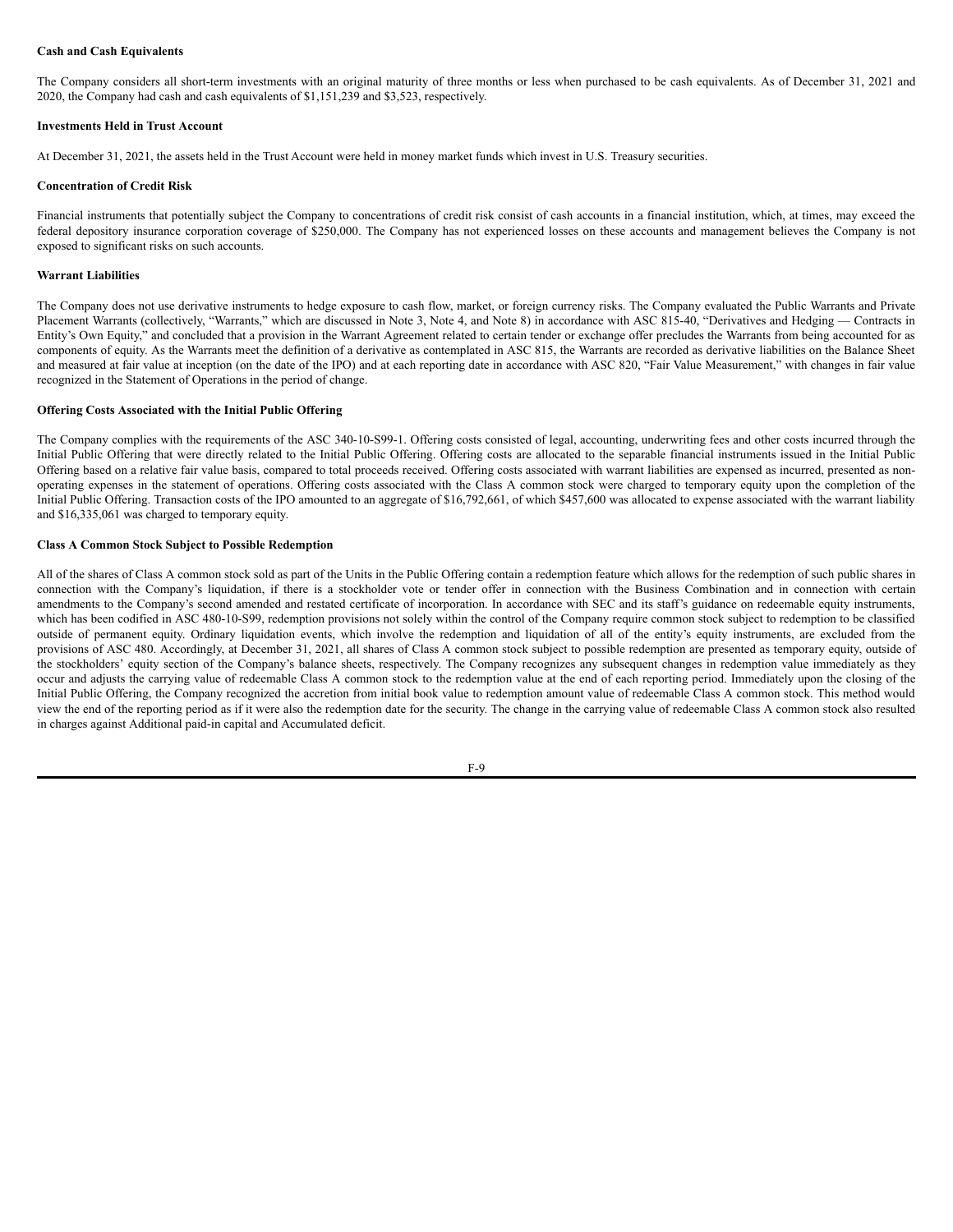The Class A common stock subject to possible redemption reflected on the balance sheet as of December 31, 2021 is reconciled in the following table:

| Gross Proceeds                                      | \$300,000,000 |
|-----------------------------------------------------|---------------|
| Less:                                               |               |
| Proceeds allocated to public warrants               | (8,175,000)   |
| Class A common stock issuance costs                 | (16,335,061)  |
| Plus:                                               |               |
| Accretion of carrying value to redemption value     | 24,510,061    |
| Class A common stock subject to possible redemption | 300,000,000   |

### **Income Taxes**

The Company accounts for income taxes under ASC 740, "Income Taxes" ("ASC 740"). ASC 740 requires the recognition of deferred tax assets and liabilities for both the expected impact of differences between the financial statement and tax basis of assets and liabilities and for the expected future tax benefit to be derived from tax loss and tax credit carry forwards. ASC 740 additionally requires a valuation allowance to be established when it is more likely than not that all or a portion of deferred tax assets will not be realized. The deferred tax assets were deemed to be de minimis as of December 31, 2021 and December 31, 2020.

ASC 740 also clarifies the accounting for uncertainty in income taxes recognized in an enterprise's financial statements and prescribes a recognition threshold and measurement process for financial statement recognition and measurement of a tax position taken or expected to be taken in a tax return. For those benefits to be recognized, a tax position must be more-likely-than-not to be sustained upon examination by taxing authorities. ASC 740 also provides guidance on derecognition, classification, interest and penalties, accounting in interim period, disclosure and transition.

The Company recognizes accrued interest and penalties related to unrecognized tax benefits as income tax expense. There were no unrecognized tax benefits and no amounts accrued for interest and penalties as of December 31, 2020. The Company is currently not aware of any issues under review that could result in significant payments, accruals or material deviation from its position. The Company has identified the United States as its only "major" tax jurisdiction. The Company is subject to income tax examinations by major taxing authorities since inception. These potential examinations may include questioning the timing and amount of deductions, the nexus of income among various tax jurisdictions and compliance with federal and state tax laws. The Company's management does not expect that the total amount of unrecognized tax benefits will materially change over the next twelve months. The provision for income taxes was deemed to be de minimis for the year ended December 31, 2021 and the period from November 23, 2020 (Inception) to December 31, 2020.

### **Net Income (Loss) Per Share of Common Stock**

The Company complies with accounting and disclosure requirements of FASB ASC Topic 260, Earnings Per Share. The Company has two classes of shares, which are referred to as Class A common stock and Class B common stock. Income and losses are shared pro rata between the two classes of shares. Net income (loss) per share is computed by dividing net income by the weighted average number of shares outstanding during the period, excluding shares subject to forfeiture. The Company has not considered the effect of the warrants sold in the Initial Public Offering and the Private Placement to purchase an aggregate of 7,700,000 shares of the Company's Class A common stock in the calculation of diluted income (loss) per share, since the exercise of the warrants are contingent upon the occurrence of future events. As a result, diluted net income (loss) per share is the same as basic net income (loss) per share for the period presented.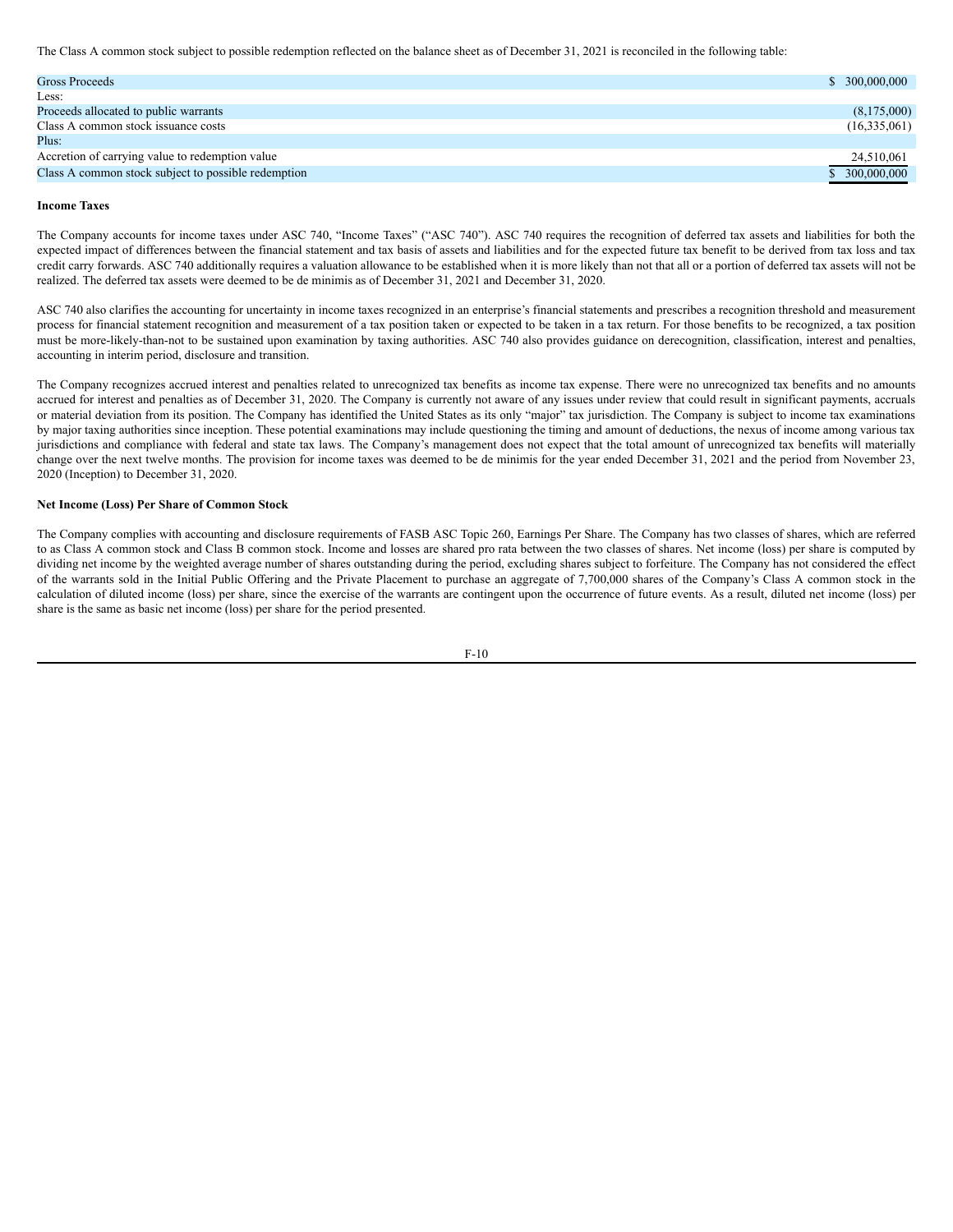### **Reconciliation of Net Income (Loss) per Share of Common Stock**

Accordingly, basic and diluted income (loss) per share for Class A common stock and for Class B common stock is calculated as follows:

|                                                              | For the year ended<br>December 31, 2021  | For the period from<br><b>November 23, 2020</b><br>(Inception) to<br><b>December 31, 2020</b> |                                          |                                          |                          |                                   |           |
|--------------------------------------------------------------|------------------------------------------|-----------------------------------------------------------------------------------------------|------------------------------------------|------------------------------------------|--------------------------|-----------------------------------|-----------|
| Basic and diluted net income (loss) per share:<br>Numerator: | <b>Class A</b><br>Common<br><b>Stock</b> |                                                                                               | <b>Class B</b><br>Common<br><b>Stock</b> | <b>Class A</b><br>Common<br><b>Stock</b> |                          | Class B<br>Common<br><b>Stock</b> |           |
| Allocation of net income (loss)                              | 1,986,069                                | <sup>\$</sup>                                                                                 | 554,593                                  | - \$                                     | $\overline{\phantom{0}}$ | $\mathbf S$                       | (761)     |
| Denominator:                                                 |                                          |                                                                                               |                                          |                                          |                          |                                   |           |
| Weighted-average shares outstanding                          | 26,412,055                               |                                                                                               | 7,375,342                                |                                          |                          |                                   | 7,500,000 |
| Basic and diluted net income (loss) per share                | 0.08                                     |                                                                                               | 0.08                                     |                                          |                          |                                   | (0.00)    |

## **Fair Value of Financial Instruments**

The fair value of the Company's assets and liabilities, which qualify as financial instruments under FASB ASC 820, "Fair Value Measurements and Disclosures," approximates the carrying amounts represented in the accompanying balance sheets, primarily due to their short-term nature.

#### **Recent Accounting Pronouncements**

In August 2020, the FASB issued ASU 2020-06, Debt-Debt with Conversion and Other Options (Subtopic 470-20) and Derivatives and Hedging-Contracts in Entity's Own Equity (Subtopic 815-40): Accounting for Convertible Instruments and Contracts in an Entity's Own Equity ("ASU 2020-06"), which simplifies accounting for convertible instruments by removing major separation models required under current GAAP. The ASU also removes certain settlement conditions that are required for equity-linked contracts to qualify for scope exception, and it simplifies the diluted earnings per share calculation in certain areas. The Company adopted ASU 2020-06 on January 1, 2021. Adoption of the ASU did not impact the Company's financial position, results of operations or cash flows.

Management does not believe that any recently issued, but not effective, accounting standards, if currently adopted, would have a material effect on the Company's financial statements.

$$
F-11
$$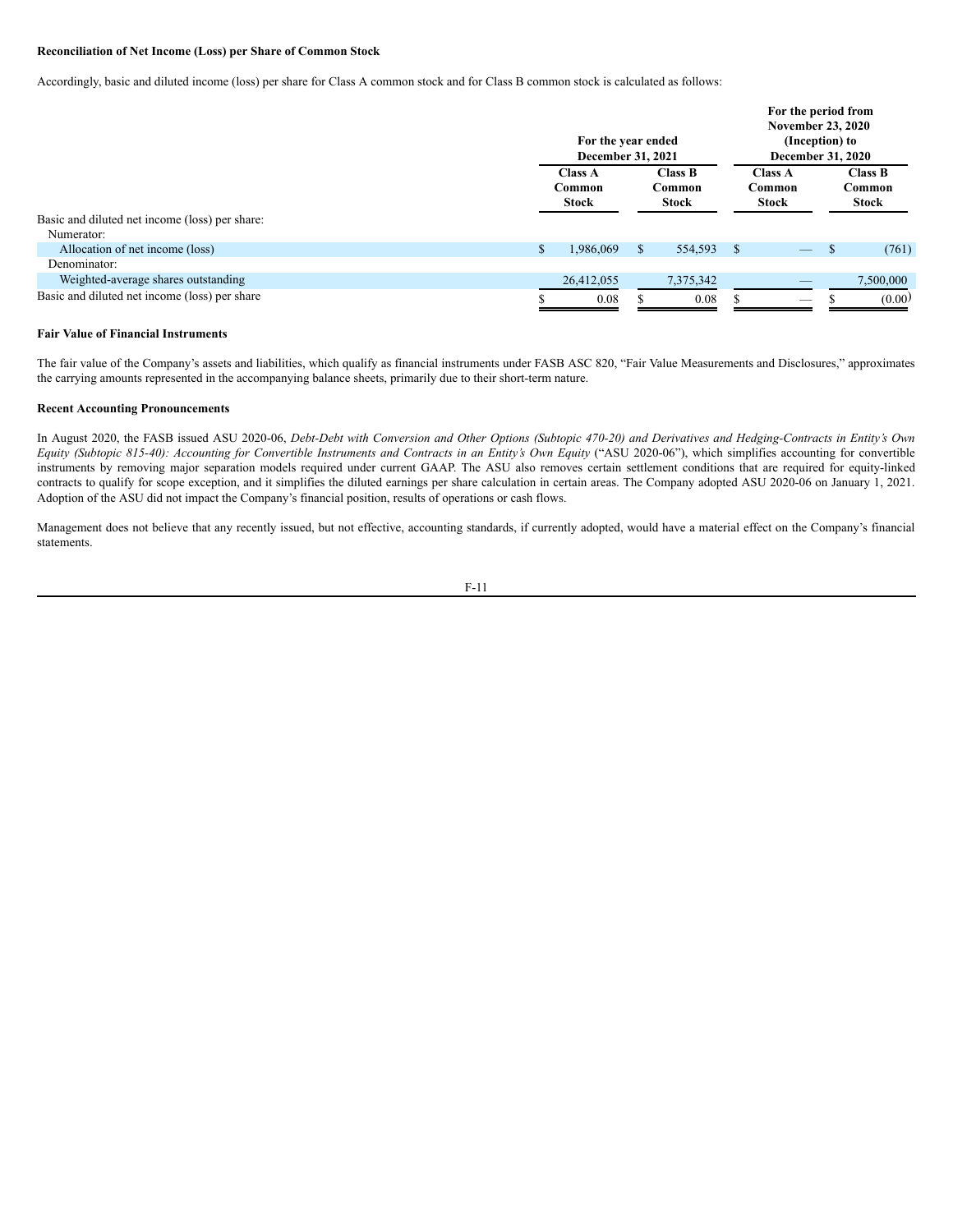#### **Note 3 — Initial Public Offering**

#### **Public Units**

On February 22, 2021, the Company sold 30,000,000 Units, at a purchase price of \$10.00 per Unit, which included the partial exercise by the underwriters of the over-allotment option resulting in the purchase of an additional 3,500,000 Units. Each Unit consists of one share of Class A common stock, and one-fourth of one redeemable warrant to purchase one share of Class A common stock (the "Public Warrants").

#### **Public Warrants**

As of December 31, 2021, the Company has 7,500,000 Pubic Warrants. Each whole warrant entitles the holder to purchase one share of the Company's Class A common stock at a price of \$11.50 per share, subject to adjustment as discussed herein. Each warrant will become exercisable on the later of 30 days after the completion of the initial Business Combination or February 22, 2022, the closing of the Public Offering, and will expire five years after the completion of the initial Business Combination, or earlier upon redemption or liquidation. In addition, if (x) the Company issues additional shares of Class A common stock or equity-linked securities for capital raising purposes in connection with the closing of the initial Business Combination at an issue price or effective issue price of less than \$9.20 per share of Class A common stock (with such issue price or effective issue price to be determined in good faith by the Company's board of directors and, in the case of any such issuance to the Company's Sponsor or its affiliates, without taking into account any founder shares held by the Sponsor or its affiliates, prior to such issuance) (the "Newly Issued Price"), (y) the aggregate gross proceeds from such issuances represent more than 60% of the total equity proceeds, and interest thereon, available for the funding of the initial Business Combination on the date of the consummation of the initial Business Combination (net of redemptions), and (z) the volume weighted average trading price of the Company's common stock during the 20 trading day period starting on the trading day prior to the day on which the Company consummates the initial Business Combination (such price, the "Market Value") is below \$9.20 per share, the exercise price of the warrants will be adjusted (to the nearest cent) to be equal to 115% of the greater of the Market Value and the Newly Issued Price, the \$18.00 per share redemption trigger price described below under the caption "Redemption of warrants when the price per share of Class A common stock equals or exceeds \$18.00" will be adjusted (to the nearest cent) to be equal to 180% of the higher of the Market Value and the Newly Issued Price, and the \$10.00 per share redemption trigger price described below under the caption "Redemption of warrants when the price per share of Class A common Stock equals or exceeds \$10.00" will be adjusted (to the nearest cent) to be equal to the higher of the Market Value and the Newly Issued Price.

The Company will not be obligated to deliver any shares of Class A common stock pursuant to the exercise of a warrant and will have no obligation to settle such warrant exercise unless a registration statement under the Securities Act with respect to the shares of Class A common stock underlying the warrants is then effective and a current prospectus relating thereto is current. No warrant will be exercisable and the Company will not be obligated to issue shares of Class A common stock upon exercise of a warrant unless Class A common stock issuable upon such warrant exercise has been registered, qualified or deemed to be exempt under the securities laws of the state of residence of the registered holder of the warrants. In no event will the Company be required to net cash settle any warrant. In the event that a registration statement is not effective for the exercised warrants, the purchaser of a unit containing such warrant will have paid the full purchase price for the unit solely for the share of Class A common stock underlying such unit.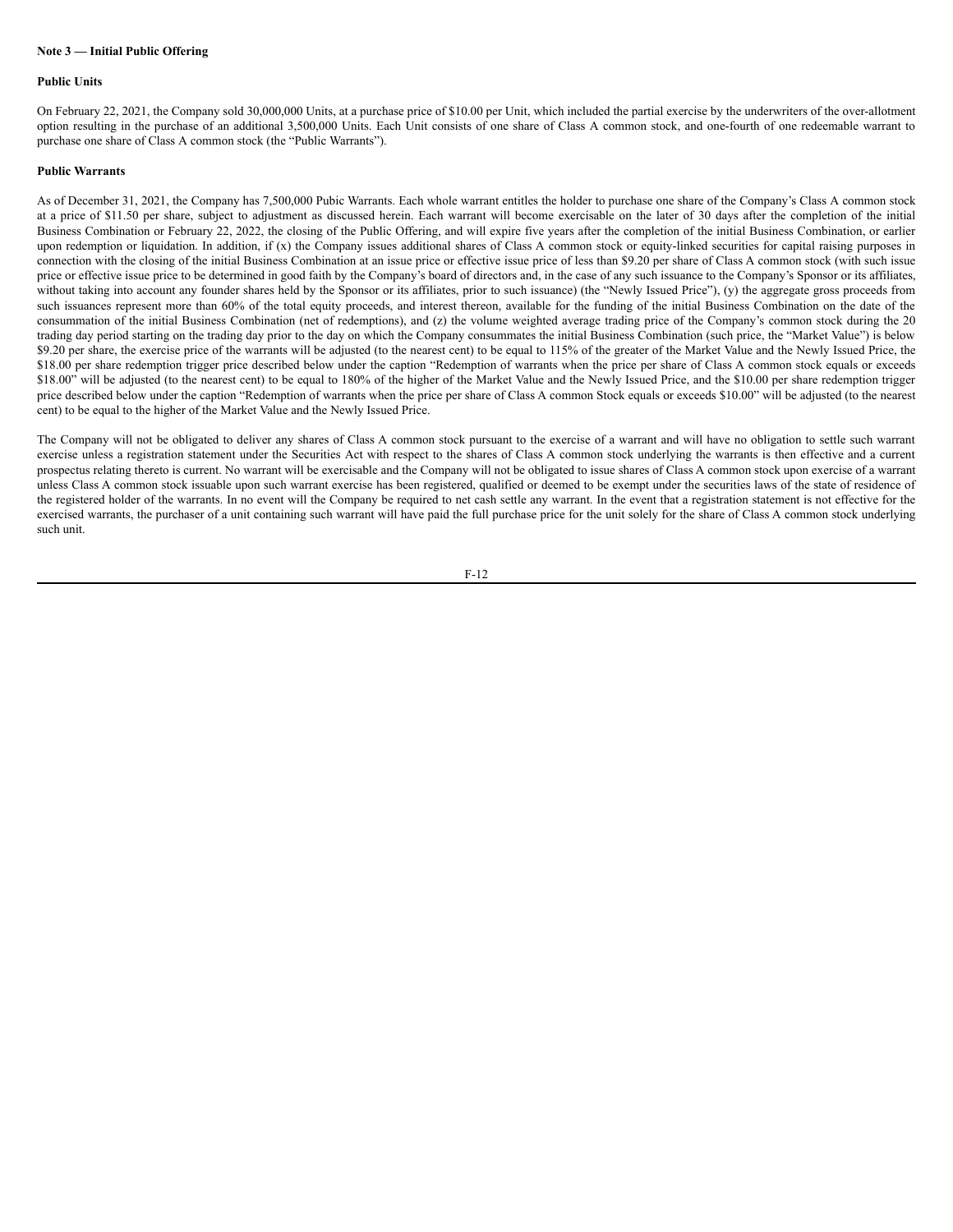#### *Redemption of Warrants When the Price per Share of Class A Common Stock Equals or Exceeds \$18.00*

Once the warrants become exercisable, the Company may redeem the outstanding warrants:

- in whole and not in part;
- at a price of \$0.01 per warrant;
- upon not less than 30 days' prior written notice of redemption given after the warrants become exercisable (the "30-day redemption period") to each warrant holder; and
- if, and only if, the reported last sale price of the Class A common stock equals or exceeds \$18.00 per share (as adjusted for stock splits, stock dividends, reorganizations, recapitalizations and the like) for any 20 trading days within a 30-trading day period ending three business days before the Company sends the notice of redemption to the warrant holders.

## *Redemption of Warrants When the Price per Share of Class A Common Stock Equals or Exceeds \$10.00*

Once the warrants become exercisable, the Company may redeem the outstanding warrants:

- in whole and not in part;
- at a price of \$0.10 per warrant, upon a minimum of 30 days' prior written notice of redemption, provided that holders will be able to exercise their warrants, but only on a cashless basis, prior to redemption based on the redemption date and the "fair market value" of Class A common stock except as otherwise described below;
- if, and only if, the reported last sale price of the Class A common stock equals or exceeds \$10.00 per share (as adjusted for stock splits, stock dividends, reorganizations, recapitalizations and the like) for any 20 trading days (the "Reference Days") within a 30-trading day period ending three business days before the Company sends the notice of redemption to the warrant holders; and
- if the reported last sale price of the Class A common stock is less than \$18.00 per share (as adjusted for stock splits, stock dividends, reorganizations, recapitalizations and the like) for the Reference Days, the placement warrants are also concurrently called for redemption on the same terms as the outstanding public warrants, as described above.

If the Company calls the warrants for redemption as described above, the management will have the option to require all holders that wish to exercise warrants to do so on a cashless basis. In determining whether to require all holders to exercise their warrants on a cashless basis, the management will consider, among other factors, the Company's cash position, the number of warrants that are outstanding and the dilutive effect on its stockholders of issuing the maximum number of shares of Class A common stock issuable upon the exercise of the warrants. In such event, each holder would pay the exercise price by surrendering the warrants for that number of shares of Class A common stock equal to the lesser of (A) the quotient obtained by dividing (x) the product of the number of shares of Class A common stock underlying the warrants multiplied by the excess of the "fair market value" (defined below) over the exercise price of the warrant by (y) the fair market value and (B) 0.361 per whole warrant. The "fair market value" shall mean the average reported closing price of the Class A common stock for the ten trading days ending on the third trading day prior to the date on which the notice of redemption is sent to the holders of warrants.

## **Note 4 — Private Placement**

Simultaneously with the closing of the IPO, the Sponsor purchased an aggregate of 800,000 Placement Units at a price of \$10.00 per Placement Unit, for an aggregate purchase price of \$8,000,000, in a private placement. A portion of the proceeds from the private placement was added to the proceeds from the IPO held in the Trust Account.

Each Placement Unit is identical to the Units offered in the Public Offering except as described below. There will be no redemption rights or liquidating distributions from the Trust Account with respect to the founder shares, placement shares or placement warrants, which will expire worthless if the Company does not consummate a Business Combination within the Combination Period.

As of December 31, 2021, the Company has 200,000 Private Placement Warrants. The Private Placement Warrants will be identical to Public Warrants except that the Private Placement Warrants, so long as they are held by the Sponsor or its permitted transferees, (i) will not be redeemable by the Company, (ii) may not, subject to certain limited exceptions, be transferred, assigned or sold by the holders until 30 days after the completion of the Company's initial Business Combination, (iii) may be exercised by the holders on a cashless basis.

The Company's initial stockholders have agreed to waive their redemption rights with respect to their placement shares (i) in connection with the consummation of a Business Combination, (ii) in connection with a stockholder vote to amend the Company's amended and restated certificate of incorporation to modify the substance or timing of the Company's obligation to allow redemption in connection with the initial Business Combination or certain amendments to the Company's charter prior thereto, to redeem 100% of the public shares if the Company does not complete the initial Business Combination within the Combination Period or with respect to any other provision relating to stockholders' rights or pre-initial Business Combination activity and (iii) if the Company fails to consummate a Business Combination within the Combination Period or if the Company liquidates prior to the expiration of the Combination Period. However, the initial stockholders will be entitled to redemption rights with respect to any public shares held by them if the Company fails to consummate a Business Combination or liquidate within the Combination Period.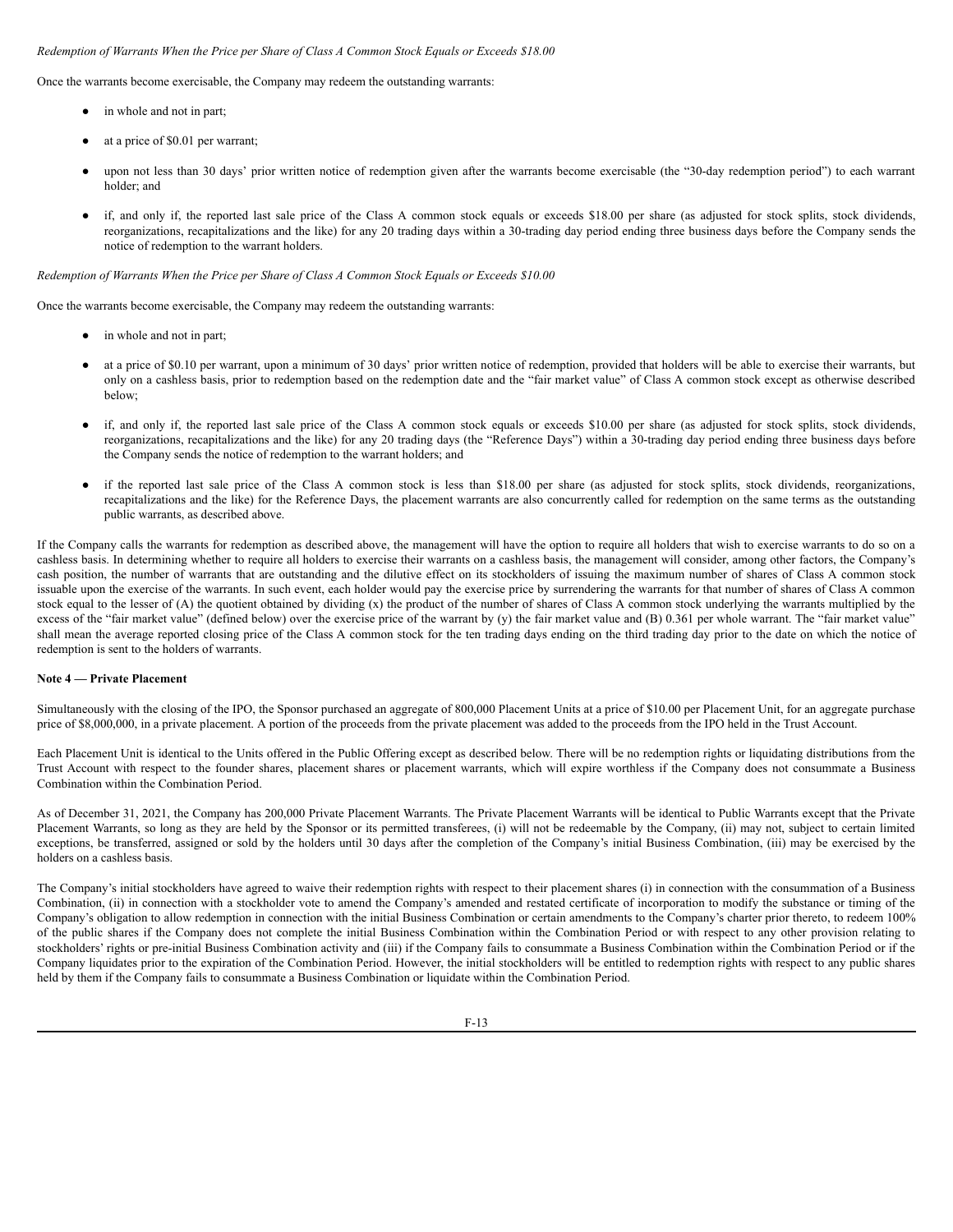#### **Note 5 — Related Party Transactions**

#### **Founder Shares**

In December 2020, the Company's initial stockholders paid \$25,000, or approximately \$0.003 per share, in consideration for an aggregate of 7,187,500 shares of Class B common stock par value \$0.0001 (the "Founder Shares"). In February 2021, the Company effected a stock dividend of 0.06 shares for each share of Class B common stock outstanding, resulting in the Sponsor holding an aggregate number of 7,618,750 Founder Shares, including an aggregate of up to 993,750 shares subject to forfeiture if the overallotment option was not exercised by the underwriters in full. On February 22, 2021, as a result of the underwriters' election to partially exercise their over-allotment option, a proportionate number of founder shares, aggregating 118,750, were forfeited, resulting in the Sponsor holding an aggregate of 7,500,000 Founder Shares.

With certain limited exceptions, the founder shares are not transferable, assignable or salable (except to the Company's officers and directors and other persons or entities affiliated with the Sponsor, each of whom will be subject to the same transfer restrictions) until the earlier of (A) six months after the completion of the Company's initial Business Combination or (B) subsequent to the Company's initial Business Combination, (x) if the last sale price of the Company's Class A common stock equals or exceeds \$12.00 per share (as adjusted for stock splits, stock dividends, reorganizations, recapitalizations and the like) for any 20 trading days within any 30-trading day period commencing at least 90 days after the initial Business Combination, or (y) the date, following the completion of the Company's initial Business Combination, on which the Company completes a liquidation, merger, capital stock exchange, reorganization or other similar transaction that results in all of the Company's stockholders having the right to exchange their shares of common stock for cash, securities or other property.

#### **Promissory Note — Related Party**

On December 23, 2020, the Company issued an unsecured promissory note to the Sponsor for an aggregate of up to \$300,000 to cover expenses related to the IPO. This loan was non-interest bearing and payable on the earlier of December 31, 2021 or the completion of the Public Offering. On February 22, 2021, the Company paid the balance of the promissory note in full from the IPO proceeds, and it is no longer available to be drawn upon.

#### **Related Party Loans**

In order to finance transaction costs in connection with a Business Combination, the Sponsor or an affiliate of the Sponsor or certain of the Company's officers and directors may, but are not obligated to, loan the Company funds as may be required ("Working Capital Loans"). If the Company completes a Business Combination, the Company would repay the Working Capital Loans out of the proceeds of the Trust Account released to the Company. Otherwise, the Working Capital Loans would be repaid only out of funds held outside the Trust Account. In the event that a Business Combination does not close, the Company may use a portion of the working capital held outside the Trust Account to repay the Working Capital Loans but no proceeds from the Trust Account would be used to repay the Working Capital Loans. Up to \$1,500,000 of such Working Capital Loans may be convertible into units at a price of \$10.00 per unit at the option of the lender. The units would be identical to the Placement units. As of December 31, 2021 and December 31, 2020, no such Working Capital Loans were outstanding.

#### **Administrative Services Agreement**

The Company entered into an agreement whereby, commencing on April 1, 2021 through the earlier of the consummation of the Initial Business Combination or the Company's liquidation, the Company may pay, if requested by the Sponsor, a monthly fee of up to \$10,000 for office space, utilities and administrative support. Upon completion of the Business Combination or the Company's liquidation, the Company will cease paying these monthly fees. For the year ended December 31, 2021, the Company paid administrative fees of \$30,000 covering the quarter ended June 30, 2021. No fees were requested, paid or accrued for the quarters ended September 30, 2021 or December 31, 2021.

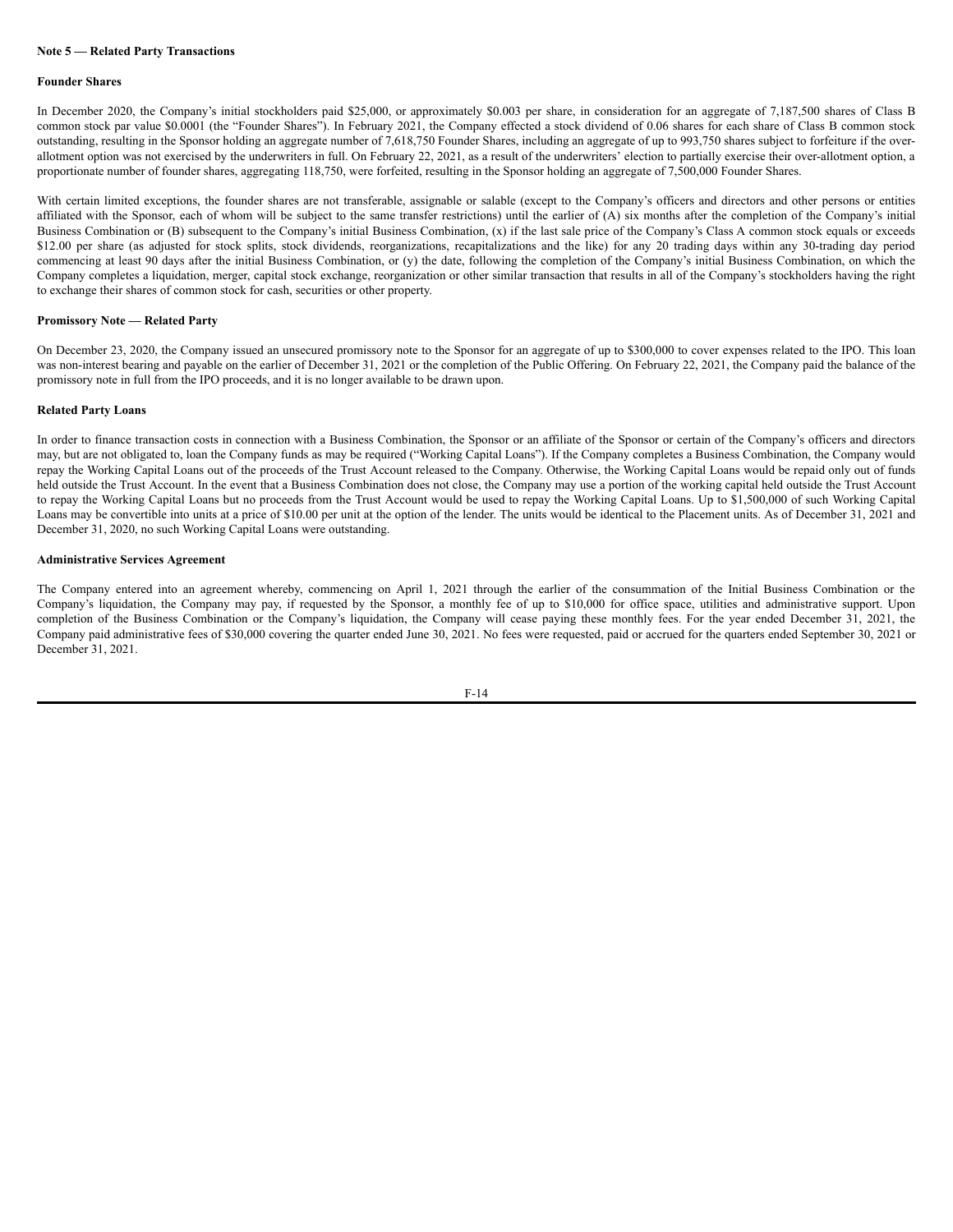#### **Note 6 — Commitments and Contingencies**

#### **Registration Rights**

The holders of the founder shares, Placement Units, and units that may be issued upon conversion of Working Capital Loans, and any shares of Class A common stock issuable upon the exercise of the placement warrants and any shares of Class A common stock and warrants (and underlying Class A common stock) that may be issued upon conversion of the units issued as part of the Working Capital Loans and Class A common stock issuable upon conversion of the founder shares, will be entitled to registration rights pursuant to a registration rights agreement to be signed prior to or on the effective date of the Public Offering, requiring the Company to register such securities for resale. The holders of the majority of these securities are entitled to make up to three demands, excluding short form demands, that the Company registers such securities. In addition, the holders have certain "piggy-back" registration rights with respect to registration statements filed subsequent to the completion of the initial Business Combination and rights to require the Company to register for resale such securities pursuant to Rule 415 under the Securities Act.

### **Underwriting Agreement**

The underwriter had a 45-day option from the date of the IPO to purchase up to an aggregate of 3,975,000 additional Units at the public offering price less the underwriting commissions to cover over-allotments, if any. On February 22, 2021, the underwriter partially exercised its over-allotment option and purchased 3,500,000 additional units, and was paid a cash underwriting discount of \$0.20 per Unit, or \$6,000,000 in the aggregate.

The underwriters are entitled to deferred underwriting fee of 3.5% of the gross proceeds of the IPO, or \$10,500,000 in the aggregate. The deferred fee will be payable to the underwriters from the amounts held in the Trust Account solely in the event that the Company completes an initial Business Combination, subject to the terms of the underwriting agreement.

#### **Note 7 — Stockholders' Equity**

*Preferred Stock* — The Company is authorized to issue 1,000,000 shares of preferred stock at par value of \$0.0001 per share. At December 31, 2021 and December 31, 2020, there were no shares of preferred stock issued or outstanding.

*Class A Common Stock* — The Company is authorized to issue 100,000,000 shares of Class A common stock at par value of \$0.0001 per share. At December 31, 2021 and December 31, 2020, there were 30,800,000 and 0 shares issued and outstanding, including 30,000,000 and 0 shares of Class A common stock subject to possible redemption, respectively.

*Class B Common Stock* — The Company is authorized to issue 10,000,000 shares of Class B common stock at par value of \$0.0001 per share. At December 31, 2021 and December 31, 2020, there were 7,500,000 and 7,618,750 shares issued and outstanding.

The Company's Sponsor, directors and officers have agreed not to transfer, assign or sell their founder shares until the earlier to occur of (A) six months after the completion of the Company's initial Business Combination or (B) subsequent to the Company's initial Business Combination, (x) if the last sale price of the Company's Class A common stock equals or exceeds \$12.00 per share (as adjusted for stock splits, stock dividends, reorganizations, recapitalizations and the like) for any 20 trading days within any 30 trading day period commencing at least 90 days after the initial Business Combination, or (y) the date, following the completion of the Company's initial Business Combination, on which the Company completes a liquidation, merger, capital stock exchange, reorganization or other similar transaction that results in all of the Company's stockholders having the right to exchange their shares of common stock for cash, securities or other property.

The shares of Class B common stock will automatically convert into shares of Class A common stock at the time of the initial Business Combination on a one-for-one basis (subject to adjustment for stock splits, stock dividends, reorganizations, recapitalizations and the like), and subject to further adjustment as provided herein. In the case that additional shares of Class A common stock, or equity-linked securities, are issued or deemed issued in excess of the amounts offered in Proposed Public Offering and related to the closing of the initial Business Combination, the ratio at which shares of Class B common stock shall convert into shares of Class A common stock will be adjusted (unless the holders of a majority of the outstanding shares of Class B common stock agree to waive such adjustment with respect to any such issuance or deemed issuance) so that the number of shares of Class A common stock issuable upon conversion of all shares of Class B common stock will equal, in the aggregate, on an as-converted basis, 20% of the sum of the total number of all shares of common stock outstanding upon completion of the IPO (excluding the placement units and underlying securities) plus all shares of Class A common stock and equity-linked securities issued or deemed issued in connection with the initial Business Combination (excluding any shares or equitylinked securities issued, or to be issued, to any seller in the initial Business Combination, any private-equivalent units and their underlying securities issued to the Sponsor or its affiliates upon conversion of loans made to the Company).

Holders of record of the Class A common stock and holders of record of the Class B common stock will vote together as a single class on all matters submitted to a vote of the Company's stockholders, with each share of common stock entitling the holder to one vote except as required by law.

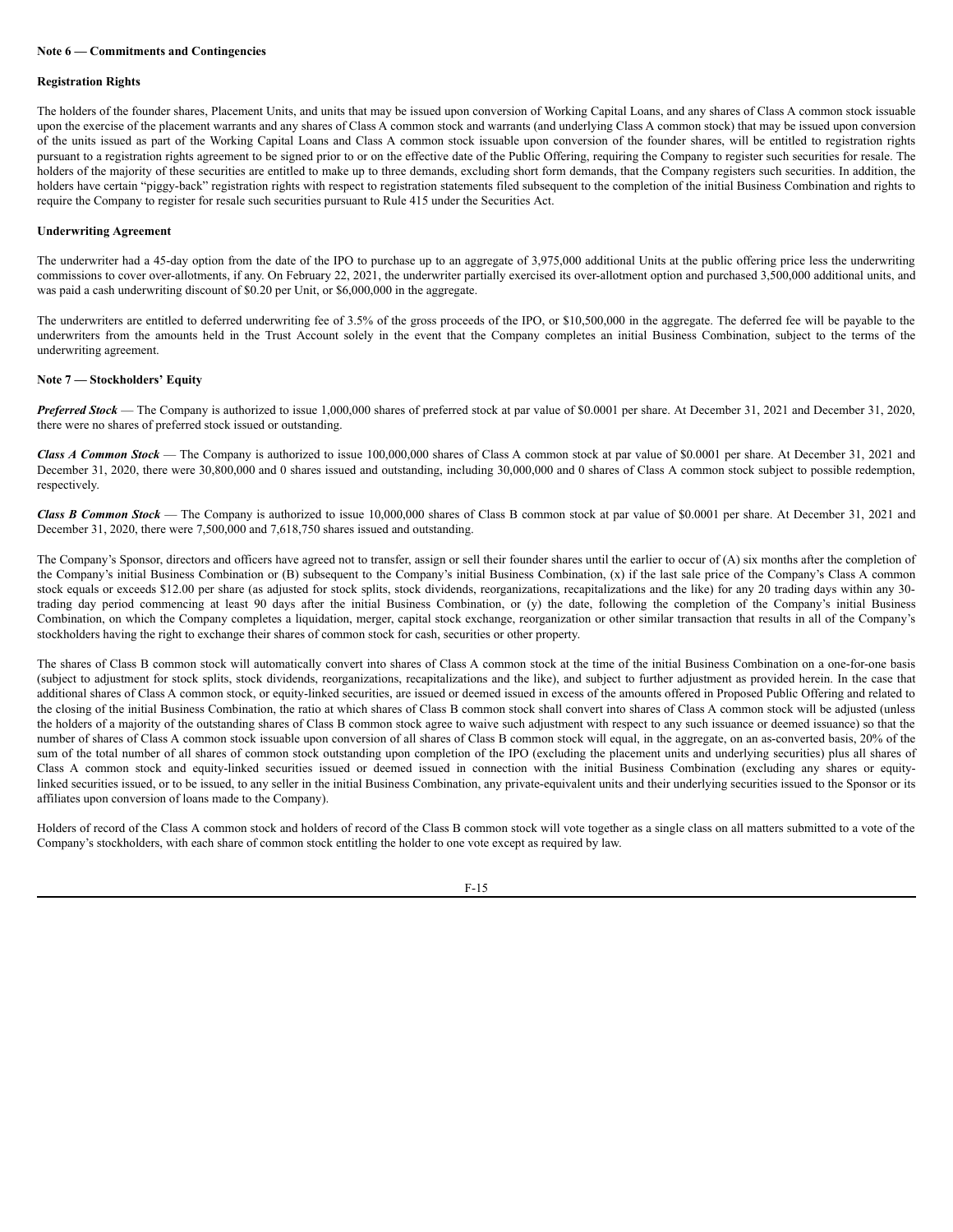### **Note 8 — Fair Value Measurements**

The Company follows the guidance in ASC 820, "Fair Value Measurement," for its financial assets and liabilities that are re-measured and reported at fair value at each reporting period, and non-financial assets and liabilities that are re-measured and reported at fair value at least annually.

The fair value of the Company's financial assets and liabilities reflects management's estimate of amounts that the Company would have received in connection with the sale of the assets or paid in connection with the transfer of the liabilities in an orderly transaction between market participants at the measurement date. In connection with measuring the fair value of its assets and liabilities, the Company seeks to maximize the use of observable inputs (market data obtained from independent sources) and to minimize the use of unobservable inputs (internal assumptions about how market participants would price assets and liabilities). The following fair value hierarchy is used to classify assets and liabilities based on the observable inputs and unobservable inputs used in order to value the assets and liabilities:

- Level 1 Valuations based on unadjusted quoted prices in active markets for identical assets or liabilities that the Company has the ability to access. Valuation adjustments and block discounts are not being applied. Since valuations are based on quoted prices that are readily and regularly available in an active market, valuation of these securities does not entail a significant degree of judgment.
- Level 2 Valuations based on (i) quoted prices in active markets for similar assets and liabilities, (ii) quoted prices in markets that are not active for identical or similar assets, (iii) inputs other than quoted prices for the assets or liabilities, or (iv) inputs that are derived principally from or corroborated by market through correlation or other means.
- Level 3 Valuations based on inputs that are unobservable and significant to the overall fair value measurement.

The following table presents information about the Company's assets and liabilities that are measured at fair value on a recurring basis at December 31, 2021, and indicates the fair value hierarchy of the valuation inputs the Company utilized to determine such fair value:

| Assets:                                 | December 31,<br>2021 | <b>Ouoted Prices</b><br>In Active<br><b>Markets</b><br>(Level 1) | Significant<br>Other<br><b>Observable</b><br>Inputs<br>(Level 2) | Significant<br>Other<br>Unobservable<br>Inputs<br>(Level 3) |
|-----------------------------------------|----------------------|------------------------------------------------------------------|------------------------------------------------------------------|-------------------------------------------------------------|
| U.S. Money Market held in Trust Account | 300,025,197          | 300,025,197<br>\$                                                |                                                                  |                                                             |
|                                         | 301,023,993          | 301,023,993<br>S                                                 | __                                                               |                                                             |
| Liabilities:                            |                      |                                                                  |                                                                  |                                                             |
| <b>Public Warrants Liability</b>        | S<br>4,650,000       | S<br>4,650,000                                                   | -S                                                               | -S                                                          |
| Private Placement Warrants Liability    | 124,000              |                                                                  | 124,000                                                          |                                                             |
|                                         | 4,774,000            | 4,650,000                                                        | 124,000                                                          |                                                             |

Level 1 assets include investments in mutual funds and money market funds invested in government securities. The Company uses inputs such as actual trade data, benchmark yields, quoted market prices from dealers or brokers, and other similar sources to determine the fair value of its investments.

The Warrants are accounted for as liabilities in accordance with ASC 815-40 and are presented within warrant liabilities on the balance sheet. The warrant liabilities are measured at fair value at inception and on a recurring basis, with changes in fair value presented within change in fair value of warrant liabilities in the statement of operations.

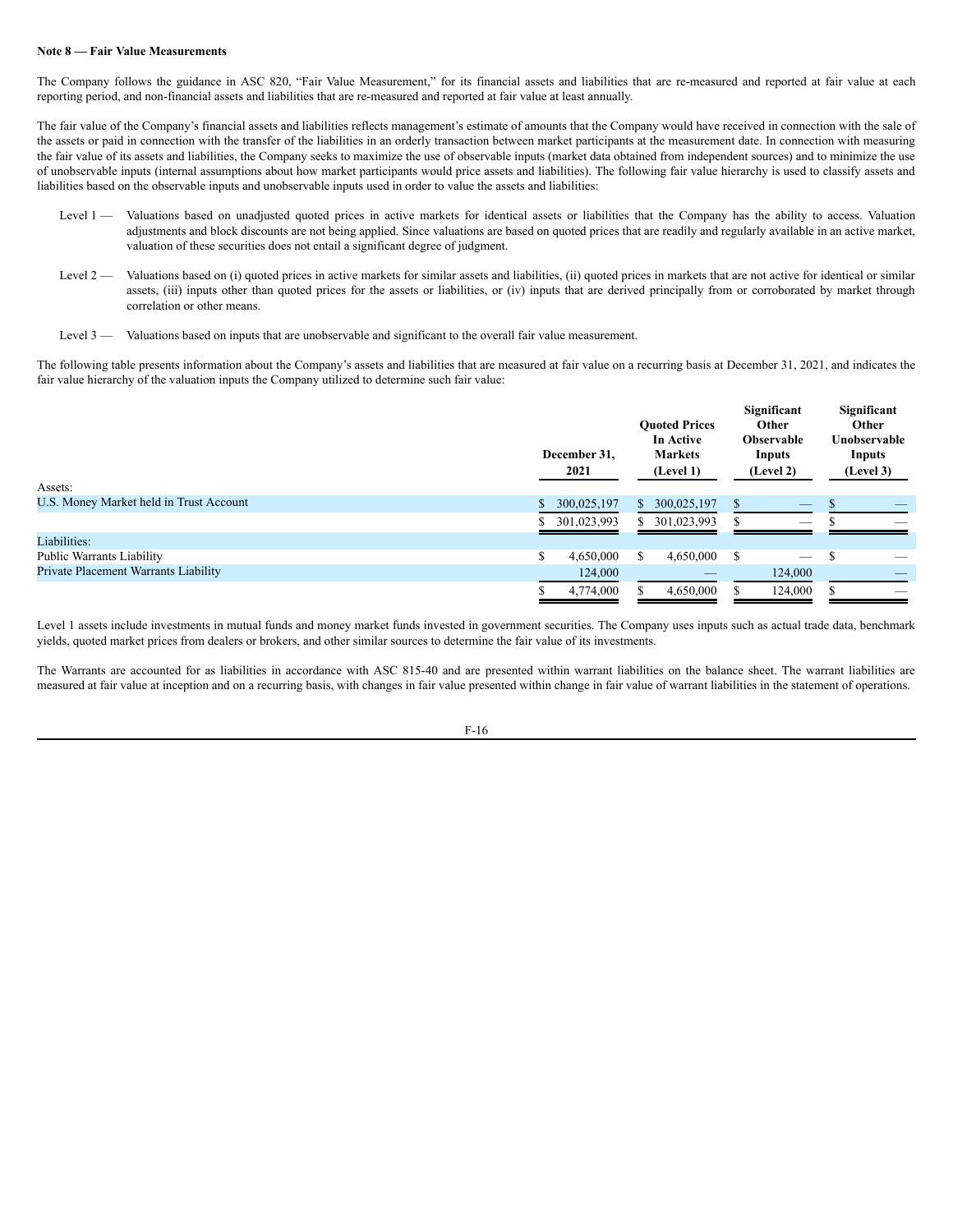The Company established the initial fair value of the Public and Private Warrants on February 22, 2021, the date of the Company's Initial Public Offering, using a Monte Carlo simulation model and modified Black-Sholes model. The Warrants were classified as Level 3 at the initial measurement date due to the use of unobservable inputs. As of December 31, 2021, the Company used the quoted market price as the fair value of the Public Warrants and the Public Warrants were reclassified from Level 3 to Level 1. Due to certain "make whole" provisions in the warrant agreement, the Company also used the quoted market price of the Public Warrants as the fair value of the Private Warrants as of December 31, 2021, and reclassified the Private Warrants from Level 3 to Level 2, due to the use of the quoted price of a similar liability.

The following table presents the changes in the fair value of Level 3 warrant liabilities for the year ended December 31, 2021:

|                                                   | Level 3<br>Warrant<br><b>Liabilities</b> |
|---------------------------------------------------|------------------------------------------|
| Fair Value as of December 31, 2020                |                                          |
| Initial measurement on February 22, 2021          | 8,397,000                                |
| Transfer of Public Warrants to Level 1            | (9,000,000)                              |
| Transfer of Private Placement Warrants to Level 2 | (240,000)                                |
| Change in valuation as of December 31, 2021       | 843,000                                  |
| Fair Value as of December 31, 2021                |                                          |

The key inputs into the Monte Carlo simulation and modified Black-Sholes model as of February 22, 2021 were as follows:

| Inputs                  | February 22,<br>2021<br>measurement) | (initial |
|-------------------------|--------------------------------------|----------|
| Risk-free interest rate |                                      | 0.61%    |
| Exercise price          |                                      | 11.50    |
| Expected volatility     |                                      | 14.5%    |
| Underlying stock price  |                                      | 11.10    |
| Term (in years)         |                                      | 5.0      |

### **Note 9 — Subsequent Events**

The Company evaluated subsequent events and transactions that occurred after the balance sheet date up to the date that the financial statements were issued. Based upon this review, the Company did not identify any subsequent events that would have required adjustment or disclosure in the financial statements.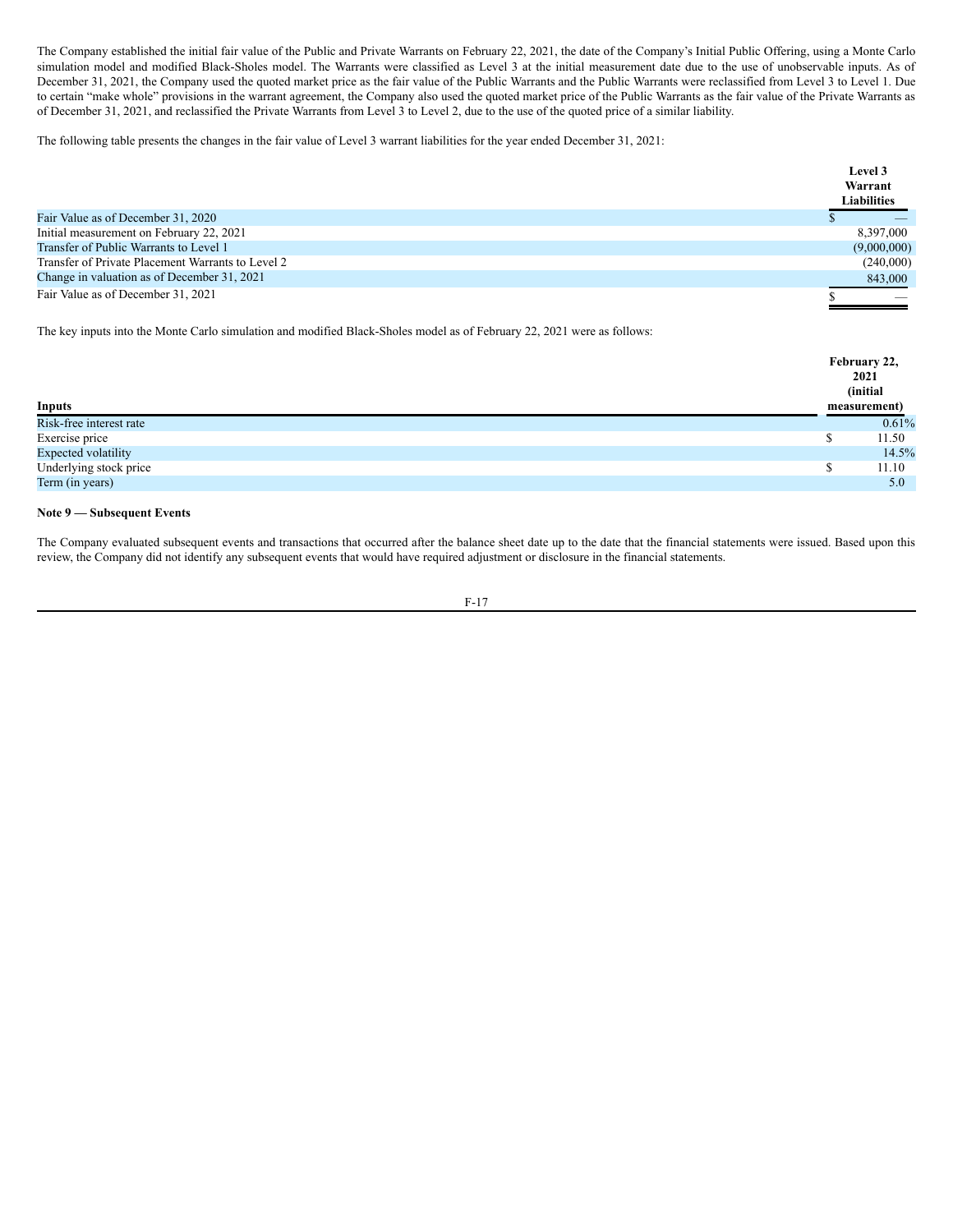# **EXHIBIT INDEX**

| Exhibit No. | <b>Description</b>                                                                                                                                                                             |
|-------------|------------------------------------------------------------------------------------------------------------------------------------------------------------------------------------------------|
| 1.1         | Underwriting Agreement, dated February 17, 2021, by and among the Company, Citigroup Global Markets Inc. and Barclays Capital Inc. (3)                                                         |
| 3.1         | Amended and Restated Certificate of Incorporation. (3)                                                                                                                                         |
| 3.2         | By Laws $(1)$                                                                                                                                                                                  |
| 4.1         | Specimen Unit Certificate (2)                                                                                                                                                                  |
| 4.2         | Specimen Class A Common Stock Certificate (2)                                                                                                                                                  |
| 4.3         | Specimen Warrant Certificate (2)                                                                                                                                                               |
| 4.4         | Warrant Agreement, dated February 17, 2021, by and between the Company and Continental Stock Transfer & Trust Company, as warrant agent. (3)                                                   |
| 4.5         | Description of Registered Securities.                                                                                                                                                          |
| 10.1        | Letter Agreement, dated February 17, 2021, by and among the Company, its officers, directors and the Sponsor. (3)                                                                              |
| 10.2        | Promissory Note, dated November 23, 2020, issued to FinServ Holdings II LLC (1)                                                                                                                |
| 10.3        | <u>Investment Management Trust Agreement, February 17, 2021, by and between the Company and Continental Stock Transfer &amp; Trust Company, as trustee.</u><br>(3)                             |
| 10.4        | Registration Rights Agreement, dated February 17, 2021, by and among the Company, the Sponsor and the holders party thereto. (3)                                                               |
| 10.5        | Securities Subscription Agreement, dated November 23, 2020, between the Registrant and FinServ Holdings II LLC (1)                                                                             |
| 10.6        | Placement Unit Purchase Agreement, dated February 17, 2021, by and between the Company and the Sponsor. (3)                                                                                    |
| 10.7        | Administrative Support Agreement, dated April 1, 2021, by and between the Company and the Sponsor.                                                                                             |
| 14          | Code of Ethics (1)                                                                                                                                                                             |
| 31.1        | Certification of the Principal Executive Officer required by Rules 13a-14(a) and Rule 15d-14(a) of the Exchange Act, as adopted pursuant to Section 302 of<br>the Sarbanes-Oxley Act of 2002.* |
| 31.2        | Certification of the Principal Financial Officer required by Rules 13a-14(a) and Rule 15d-14(a) of the Exchange Act, as adopted pursuant to Section 302 of<br>the Sarbanes-Oxley Act of 2002.* |
| 32.1        | Certification of the Principal Executive Officer required by 18 U.S.C. 1350, as adopted pursuant to Section 906 of the Sarbanes-Oxley Act of 2002.**                                           |
| 32.2        | Certification of the Principal Financial Officer required by 18 U.S.C. 1350, as adopted pursuant to Section 906 of the Sarbanes-Oxley Act of 2002.**                                           |
| 99.1        | <b>Audit Committee Charter (1)</b>                                                                                                                                                             |
| 99.2        | Compensation Committee Charter (1)                                                                                                                                                             |
| 101.INS     | Inline XBRL Instance Document.*                                                                                                                                                                |
| 101.SCH     | Inline XBRL Taxonomy Extension Schema Document.*                                                                                                                                               |
| 101.CAL     | Inline XBRL Taxonomy Extension Calculation Linkbase Document.*                                                                                                                                 |
| 101.DEF     | Inline XBRL Taxonomy Extension Definition Linkbase Document.*                                                                                                                                  |
| $101$ .LAB  | Inline XBRL Taxonomy Extension Label Linkbase Document.*                                                                                                                                       |
| 101.PRE     | Inline XBRL Taxonomy Extension Presentation Linkbase Document.*                                                                                                                                |
| 104         | Cover Page Interactive Data File (Embedded as Inline XBRL document and contained in Exhibit 101).*                                                                                             |
|             |                                                                                                                                                                                                |

\* Filed herewith.

\*\* Furnished herewith

(1) Incorporated by reference to the Company's Registration Statement on Form S-1, filed with the SEC on February 2, 2021.

(2) Incorporated by reference to the Company's Registration Statement on Form S-1/A, filed with the SEC on February 8, 2021.

(3) Incorporated by reference to the Company's Form Current Report 8-K, filed with the SEC on February 23, 2021.

3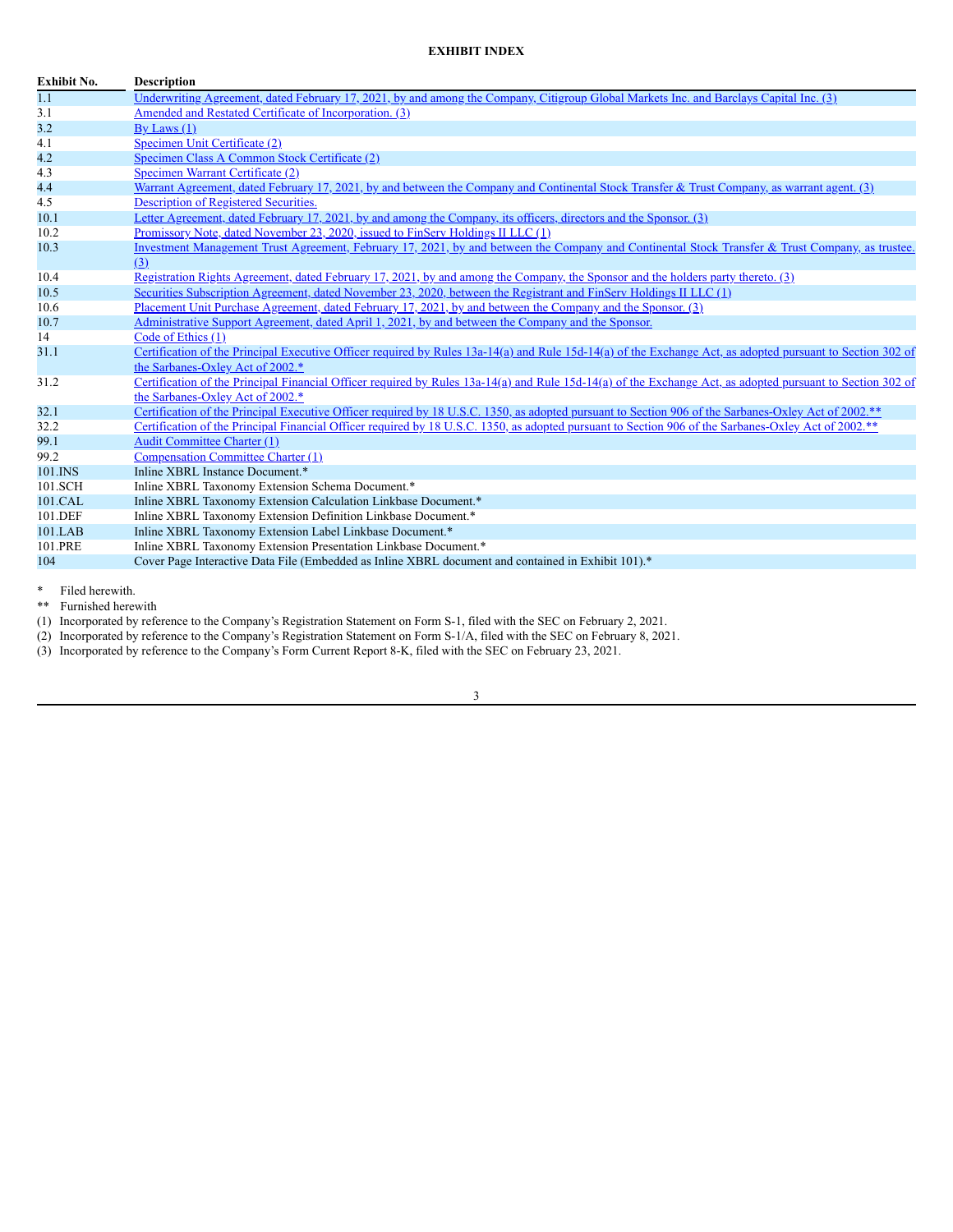## **SIGNATURES**

Pursuant to the requirements of Section 13 or 15(d) of the Securities Exchange Act of 1934, the Registrant has duly caused this report to be signed on its behalf by the undersigned, thereunto duly authorized.

# April 1, 2022 **FINSERV ACQUISITION CORP. II**

| By:    | /s/ Lee Einbinder             |
|--------|-------------------------------|
| Name:  | Lee Einbinder                 |
| Title: | Chief Executive Officer       |
|        | (Principal Executive Officer) |

Pursuant to the requirements of the Securities Exchange Act of 1934, this Report has been signed below by the following persons on behalf of the registrant and in the capacities and on the dates indicated.

| Name                                           | <b>Position</b>                                                         | Date          |
|------------------------------------------------|-------------------------------------------------------------------------|---------------|
| /s/ Lee Einbinder<br>Lee Einbinder             | Chief Executive Officer and Director<br>(Principal Executive Officer)   | April 1, 2022 |
| /s/ Steven Handwerker<br>Steven Handwerker     | Chief Financial Officer<br>(Principal Financial and Accounting Officer) | April 1, 2022 |
| /s/ Howard Kurz<br>Howard Kurz                 | President and Director                                                  | April 1, 2022 |
| /s/ Robert Matza<br>Robert Matza               | Director                                                                | April 1, 2022 |
| /s/ David Smilow<br>David Smilow               | Director                                                                | April 1, 2022 |
| /s/ Val Soranno Keating<br>Val Soranno Keating | Director                                                                | April 1, 2022 |
| /s/ Michael Vaughan<br>Michael Vaughan         | Director                                                                | April 1, 2022 |

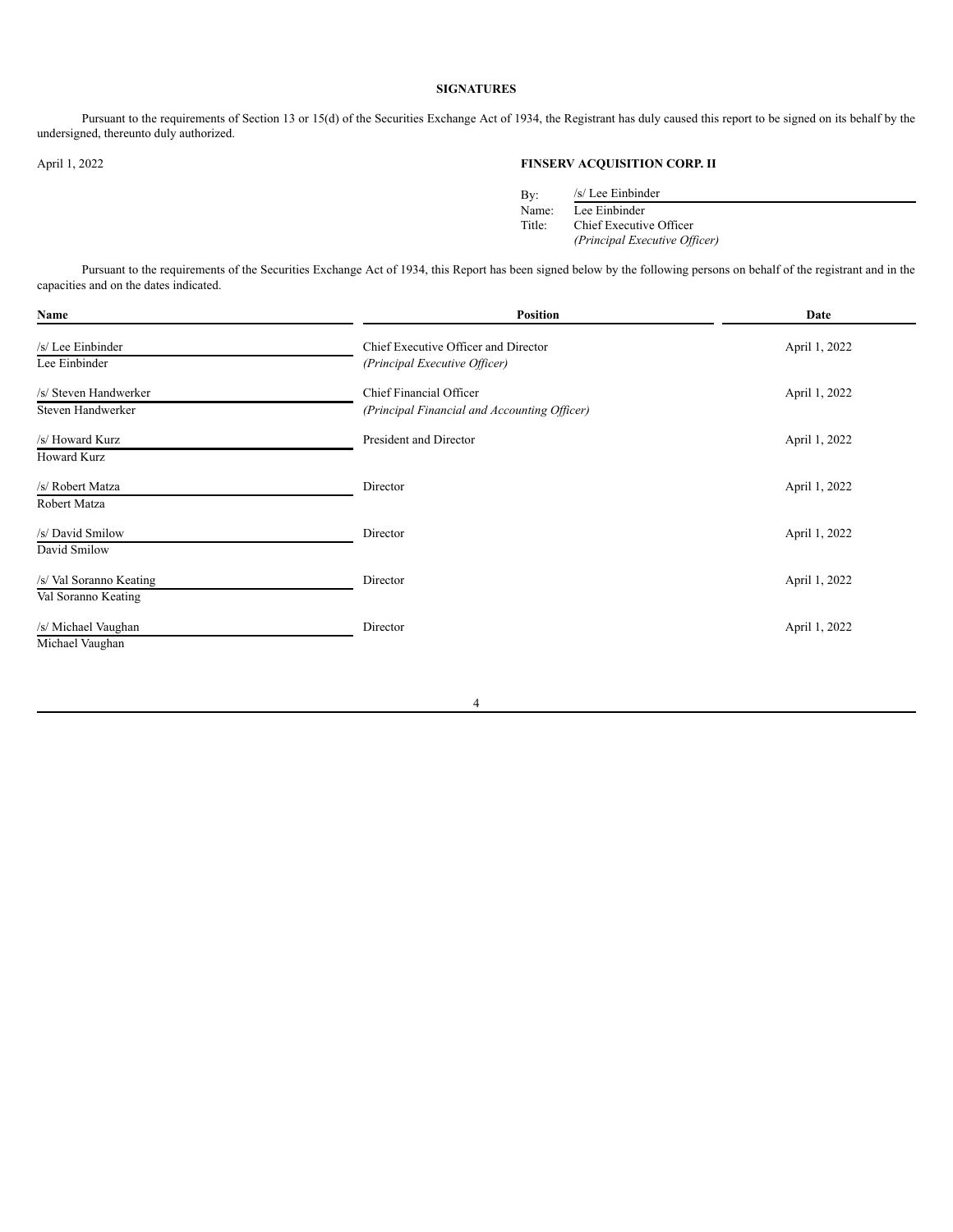### **CERTIFICATION OF THE PRINCIPAL EXECUTIVE OFFICER PURSUANT TO RULES 13a-14(a) AND 15d-14(a) UNDER THE SECURITIES EXCHANGE ACT OF 1934, AS ADOPTED PURSUANT TO SECTION 302 OF THE SARBANES-OXLEY ACT OF 2002**

I, Lee Einbinder, certify that:

- 1. I have reviewed this Annual Report on Form 10-K, as amended by Amendment No.1 on Form 10-K/A, of FinServ Acquisition Corp. II;
- 2. Based on my knowledge, this report does not contain any untrue statement of a material fact or omit to state a material fact necessary to make the statements made, in light of the circumstances under which such statements were made, not misleading with respect to the period covered by this report;
- 3. Based on my knowledge, the financial statements, and other financial information included in this report, fairly present in all material respects the financial condition, results of operations and cash flows of the registrant as of, and for, the periods presented in this report;
- 4. The registrant's other certifying officer[s] and I are responsible for establishing and maintaining disclosure controls and procedures (as defined in Exchange Act Rules  $13a-15(e)$  and  $15d-15(e)$ ) and internal control over financial reporting (as defined in Exchange Act Rules  $13a-15(f)$  and  $15d-15(f)$ ) for the registrant and have:
	- a) Designed such disclosure controls and procedures, or caused such disclosure controls and procedures to be designed under our supervision, to ensure that material information relating to the registrant, including its consolidated subsidiaries, is made known to us by others within those entities, particularly during the period in which this report is being prepared;
	- b) (Paragraph omitted pursuant to SEC Release Nos. 33-8238/34-47986 and 33-8392/34-49313);
	- c) Evaluated the effectiveness of the registrant's disclosure controls and procedures and presented in this report our conclusions about the effectiveness of the disclosure controls and procedures, as of the end of the period covered by this report based on such evaluation; and
	- Disclosed in this report any change in the registrant's internal control over financial reporting that occurred during the registrant's most recent fiscal quarter (the registrant's fourth fiscal quarter in the case of an annual report) that has materially affected, or is reasonably likely to materially affect, the registrant's internal control over financial reporting; and
- 5. The registrant's other certifying officer[s] and I have disclosed, based on our most recent evaluation of internal control over financial reporting, to the registrant's auditors and the audit committee of the registrant's board of directors (or persons performing the equivalent functions):
	- (a) All significant deficiencies and material weaknesses in the design or operation of internal control over financial reporting which are reasonably likely to adversely affect the registrant's ability to record, process, summarize and report financial information; and
	- (b) Any fraud, whether or not material, that involves management or other employees who have a significant role in the registrant's internal control over financial reporting.

### Date: April 1, 2022 By: /s/ Lee Einbinder

Lee Einbinder Chief Executive Officer *(Principal Executive Of icer)*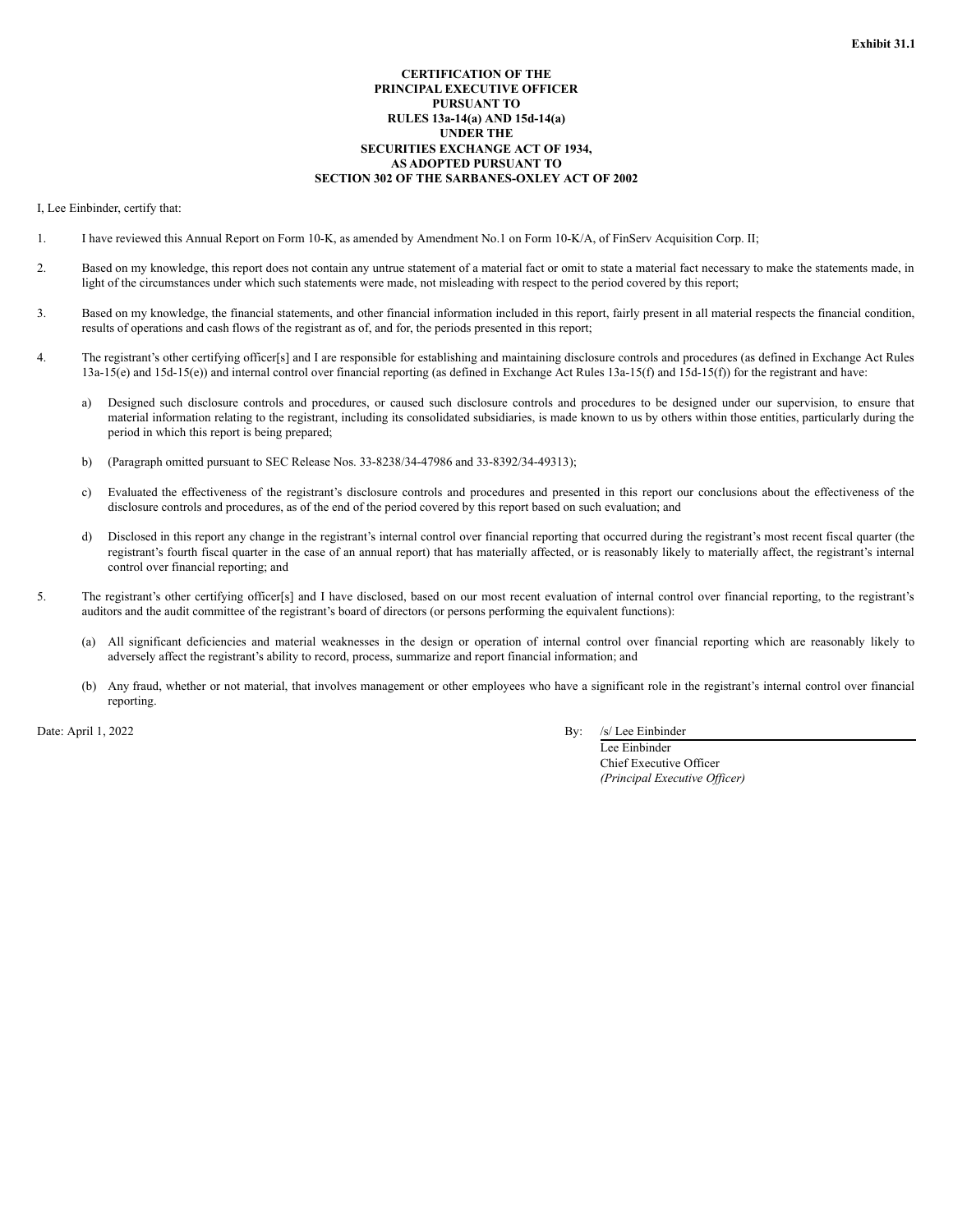### **CERTIFICATION OF THE PRINCIPAL FINANCIAL OFFICER PURSUANT TO RULES 13a-14(a) AND 15d-14(a) UNDER THE SECURITIES EXCHANGE ACT OF 1934, AS ADOPTED PURSUANT TO SECTION 302 OF THE SARBANES-OXLEY ACT OF 2002**

I, Steven Handwerker, certify that:

- 1. I have reviewed this Annual Report on Form 10-K, as amended by Amendment No.1 on Form 10-K/A, of FinServ Acquisition Corp. II;
- 2. Based on my knowledge, this report does not contain any untrue statement of a material fact or omit to state a material fact necessary to make the statements made, in light of the circumstances under which such statements were made, not misleading with respect to the period covered by this report;
- 3. Based on my knowledge, the financial statements, and other financial information included in this report, fairly present in all material respects the financial condition, results of operations and cash flows of the registrant as of, and for, the periods presented in this report;
- 4. The registrant's other certifying officer[s] and I are responsible for establishing and maintaining disclosure controls and procedures (as defined in Exchange Act Rules  $13a-15(e)$  and  $15d-15(e)$ ) and internal control over financial reporting (as defined in Exchange Act Rules  $13a-15(f)$  and  $15d-15(f)$ ) for the registrant and have:
	- a) Designed such disclosure controls and procedures, or caused such disclosure controls and procedures to be designed under our supervision, to ensure that material information relating to the registrant, including its consolidated subsidiaries, is made known to us by others within those entities, particularly during the period in which this report is being prepared;
	- b) (Paragraph omitted pursuant to SEC Release Nos. 33-8238/34-47986 and 33-8392/34-49313);
	- c) Evaluated the effectiveness of the registrant's disclosure controls and procedures and presented in this report our conclusions about the effectiveness of the disclosure controls and procedures, as of the end of the period covered by this report based on such evaluation; and
	- Disclosed in this report any change in the registrant's internal control over financial reporting that occurred during the registrant's most recent fiscal quarter (the registrant's fourth fiscal quarter in the case of an annual report) that has materially affected, or is reasonably likely to materially affect, the registrant's internal control over financial reporting; and
- 5. The registrant's other certifying officer[s] and I have disclosed, based on our most recent evaluation of internal control over financial reporting, to the registrant's auditors and the audit committee of the registrant's board of directors (or persons performing the equivalent functions):
	- (a) All significant deficiencies and material weaknesses in the design or operation of internal control over financial reporting which are reasonably likely to adversely affect the registrant's ability to record, process, summarize and report financial information; and
	- (b) Any fraud, whether or not material, that involves management or other employees who have a significant role in the registrant's internal control over financial reporting.

## Date: April 1, 2022 By: /s/ Steven Handwerker

Steven Handwerker Chief Financial Officer (*Principal Financial Of icer)*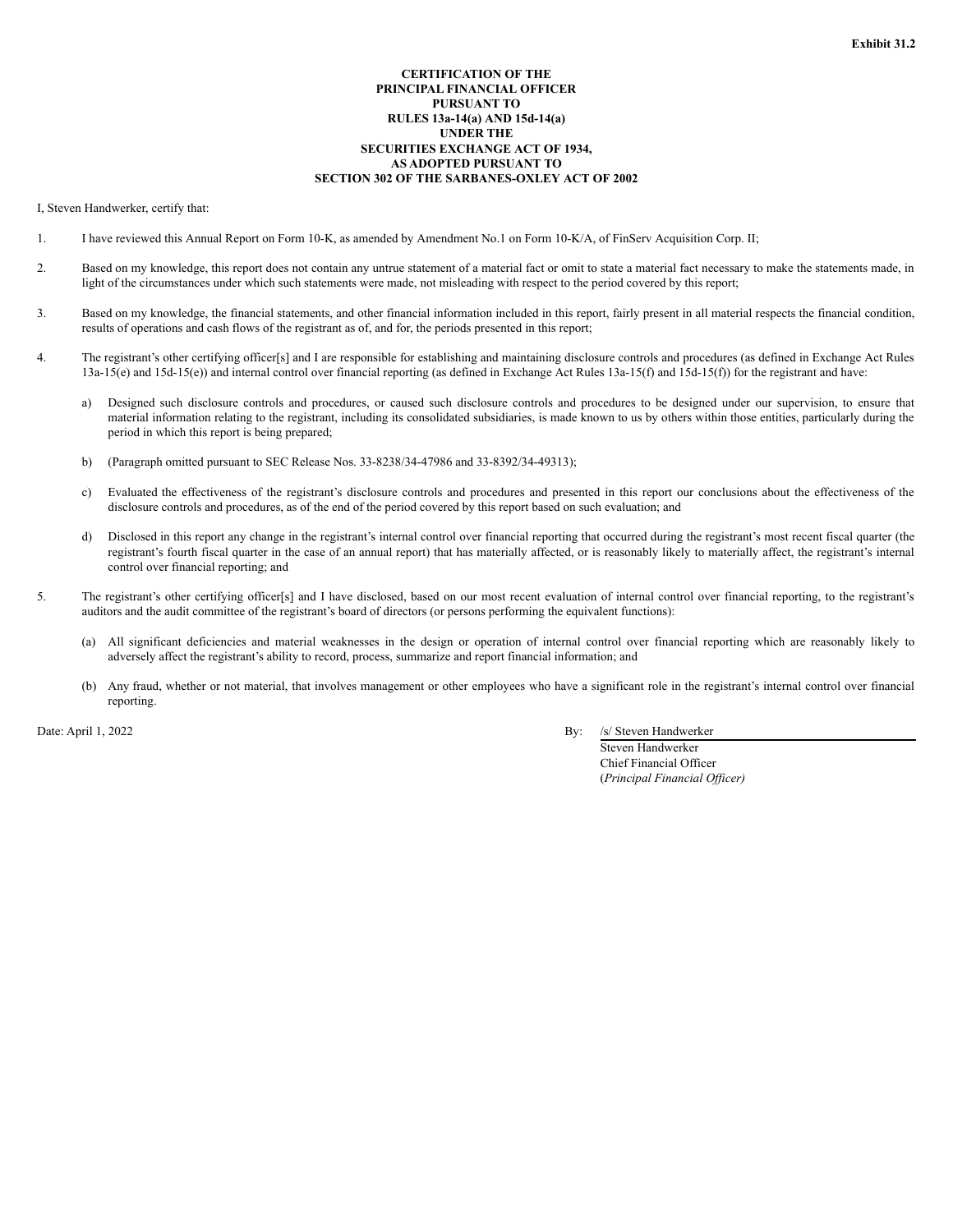### **CERTIFICATION OF THE PRINCIPAL EXECUTIVE OFFICER PURSUANT TO 18 U.S.C. SECTION 1350, AS ADOPTED PURSUANT TO SECTION 906 OF THE SARBANES-OXLEY ACT OF 2002**

In connection with the Annual Report on Form 10-K of FinServ Acquisition Corp. II (the "Company"), as amended by Amendment No.1 on Form 10-K/A, for the year ended December 31, 2021, as filed with the Securities and Exchange Commission (the "Report"), I, Lee Einbinder, Chief Executive Officer of the Company, certify, pursuant to 18 U.S.C. §1350, as adopted pursuant to Section 906 of the Sarbanes-Oxley Act of 2002, that:

1. The Report fully complies with the requirements of Section 13(a) or 15(d) of the Securities Exchange Act of 1934, as amended; and

2. To my knowledge, the information contained in the Report fairly presents, in all material respects, the financial condition and results of operations of the Company as of and for the period covered by the Report.

Date: April 1, 2022 By: /s/ Lee Einbinder

Lee Einbinder Chief Executive Officer *(Principal Executive Of icer)*